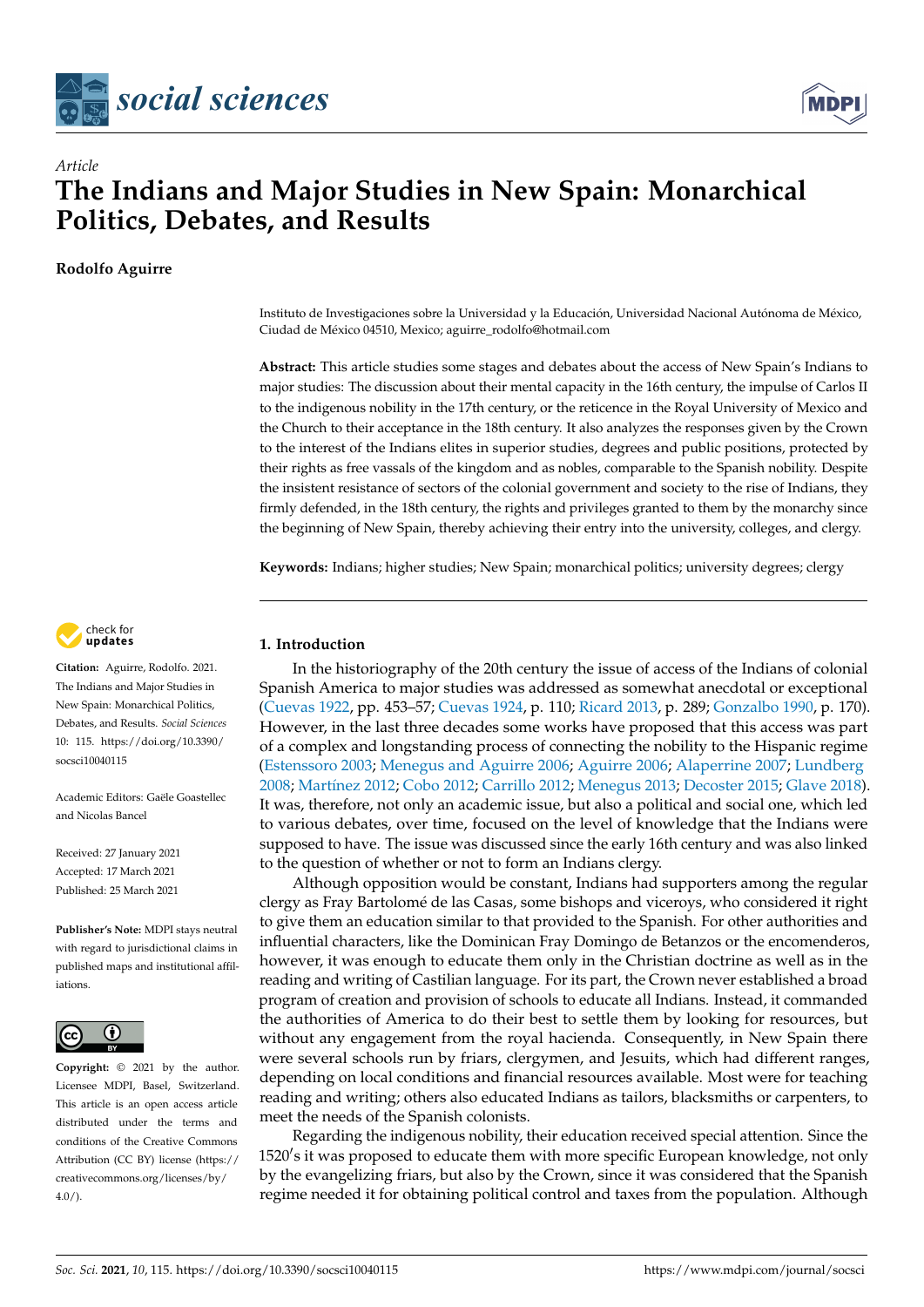there were debates among theologians and jurists of the Hispanic world on the ability and rationale of Indians, the nobility was treated differently because of its importance to the new political order: they were excluded from paying taxes to the king, they could use weapons and horses, and the legal figure of the *cacicazgo* was established for them, which included rights and privileges over land, labor and tributes of the Indians, the title of "*cacique*" for life, which was hereditary, as well as having a coat of arms, as the Hispanic nobility [\(Menegus](#page-16-6) [2005\)](#page-16-6). Charles V ceded to the friars the vanguard of evangelization, control of the instruction and education of the noble Indians, now called "*caciques*". The friars were also interested in educating them as part of their alliance with the indigenous nobility to guarantee human and material resources for their convents. Their children began to learn Spanish in the friars' schools and colleges.

Other important officials and institutions (bishops, clergy, viceroys, the Royal University of Mexico and Jesuits, for example) have intervened in favor or against the inclusion of Indians in the various degrees of knowledge: first letters, Latin, philosophy, canons, laws or theology. Their arguments included social, cultural, political, and even theological issues, indicating that the question involved complexity and no decision was easy. The Crown was generally in favor of granting them major studies, although in the 16th and a good part of the 17th centuries it did not dictate any concrete measures to achieve this. It was only in the 1690s that Charles II firmly promoted this policy in the Indies.

This article seeks to study some of the stages and discussions surrounding the access of Indians to higher studies in New Spain, on the one hand, as well as the response of the Crown to the interest of the Indians elites in this knowledge, the ranks and public positions, protected by the figure of "free vassals" of the kingdom and "nobles", comparable to the Spanish nobility, on the other. To this end, a methodology based on the historiographic concept of the "long term" has been used, [\(Burke](#page-15-8) [1999,](#page-15-8) pp. 40–1) because it is considered that the problem studied here was part of a process that initiated in the 16th century and had its culmination in the 18th century. Likewise, tools from the political and social history of law have been used [\(Lira](#page-16-7) [1994,](#page-16-7) p. 42); specifically, from a reading of the royal cédulas and other legal acts on the Indians people of New Spain in order to analyze the political and social events that explain their birth, as well as the agents that promoted them, or opposed their fulfillment. The study of the legislation on the education of Indians has been enriched with the speeches, discussions and debates of significant figures who have intervened in the matter, such as Friar Bartolomé las Casas, the archbishops of Mexico, Friar Juan de Zumárraga, Friar José Lanciego Eguilaz, and Manuel Rubio Salinas; the viceroys Antonio de Mendoza, Luis de Velasco "El Viejo" or Luis de Velasco, "El Mozo". Some of their writings and correspondence from printed treaties have been recovered, as well as reports and mail from important archives of the Spanish Empire.

In accordance with the objectives of the special issue, the research seeks to demonstrate that, despite fierce resistance from various sectors of the colonial government and society to the rise of Indians, they have taken into their hands the promotion of the rights and privileges that the monarchy granted them since the 16th century in order to gain entry to the university, colleges, and clergy in the 18th century. The Spanish Crown considered the Indians, especially the nobles, as free vassals who held prerogatives according to their social status, with the right to be heard and to receive justice. As part of this treatment, a precedent of the concept of citizenship discussed in the Cadiz courts of 1812 [\(Salvatto](#page-17-1) [and Carzolio](#page-17-1) [2015;](#page-17-1) Á[vila](#page-15-9) [2011,](#page-15-9) p. 1455), the kings considered that Indians were entitled to receive the same opportunities for higher education as Spaniards. The literate Indians of the 18th century, almost all of whom came from the nobility, were able to access specialized knowledge previously restricted only to Spaniards, and with this they achieved higherranking occupations and positions in society. For the Crown, the access of the Indians to these positions allowed it to integrate them into the Hispanic regime of government in the New World as well as to reinforce their loyalty to the monarchy. To this end, this article has been divided into four sections corresponding to decisive stages. The first goes from the conquest of Mexico to the third Mexican provincial council of 1585, a period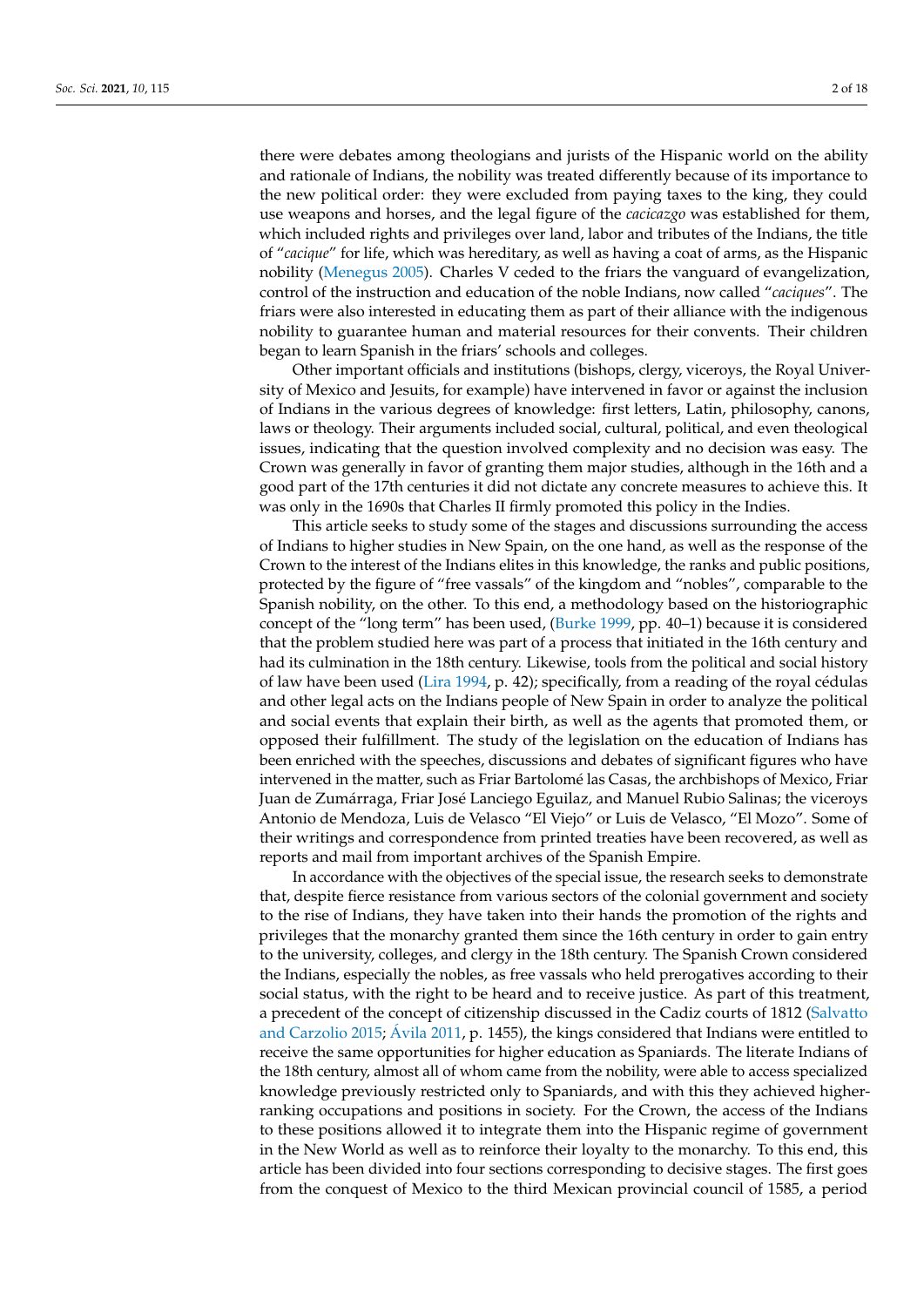focused on the debate on the type of education and knowledge that the conquered Indians should receive. The second covers the last third of the 17th century, when, thanks to the vindictive arguments of Peru's *caciques* in Madrid, they managed to get Charles II to issue concrete measures to facilitate the Indians access to colleges, scholarships and university degrees. The third section studies the arrival of the Indians to the colleges and universities of Mexico in the 18th century and the reactions that this event caused in the authorities. Finally, the fourth section analyzes the admission of Indians to the clergy and some parish posts, the main destination sought by them, as well as the opinions of church authorities on the subject.

#### **2. From the Conquest to the Third Mexican Council**

The Mexican capital of Tenochtitlán fell in 1521 under Cortés' army and three decades later, in 1551, Charles V established the first university in New Spain, with the order to allow the entrance of Indians. Nevertheless, in 1585, the third Mexican council substantially limited their access to the clergy. These decisions, of 1551 and 1585, illustrate the diversity of stances that marked the discussions on the admission of Indians to higher studies. One of them was the debate on the nature of Indians and their rationale.

Many European colonizers considered that Indians were little or not at all rational men, who could be enslaved, and others, more condescending, as neophytes, who were not yet Christians and, therefore, there would be no justification for educating them or allowing them to join the clergy [\(Bosh](#page-15-10) [1987,](#page-15-10) p. 27; [Beaudeau](#page-15-11) [1990,](#page-15-11) pp. 37–73). However, in 1523, Charles V declared Indians free, after having consulted " . . . theologians, religious and people of many letters . . . " [\(De Encinas](#page-15-12) [2018,](#page-15-12) book 4, f. 248), for which they were to receive the same treatment and education as the Castilian vassals.

However, the issue continued to spark debate among prominent theologians and jurists. Bartolomé de las Casas and other famous 16th-century thinkers argued that the Indians were neither barbarians nor irrational, even though they were not Christians and, therefore, no one had the right to enslave or mistreat them. Neither did they accept the need to convince them in order to civilize them and argued that they should not lose their property or their freedom [\(Garc](#page-16-8)ía [2000,](#page-16-8) pp. 63–64). On the contrary, they proposed that Indians should, voluntarily, know the true religion and even if they were to reject it, this did not mean that they should be conquered with arms. Las Casas, whose ideas and writings were broadly known, even by the indigenous nobility of the 18th century, advocated that the Indians had natural and moral qualities superior to those of the Spaniards [\(Maestre](#page-16-9) [2004,](#page-16-9) p. 122). Moreover, he lauded the level of civilization that the Indians enjoyed before and after the conquest:

[...] they are all naturally very fine, alive and clear and very capable of comprehension [...] endowed with the three kinds of monastic prudence, according to which man knows how to govern himself; economic, he knows how to govern his house and political, he orders and arranges to govern the city [...] they are laborers, artisans, people of war, rich men, the religion, temples, priests and sacrifices, judges and ministers of justice, and governors, habits and in all that concerns the acts of the understanding and the will [ . . . ] [\(De Las Casas](#page-15-13) [1909,](#page-15-13) pp. 683–84)

At the same time of these discussions in the first half of the 16th century, another process started: the adaptation and negotiation of the indigenous nobility with the new Hispanic regime. Not only did the descendants of Mexico's most powerful lineages, Texcoco and Tacuba, did so, but also most of the natural rulers, who aligned themselves with the monarchic power and its agents, headed by Hernán Cortés, acknowledging Charles V as the new supreme ruler and providing him with a good part of the tax. Furthermore, they agreed that their children go to the new schools of the friars to be educated and tutored in the new religion, such as the famous school founded by Friar Pedro de Gante (Ló[pez](#page-16-10) [2016\)](#page-16-10) or the imperial college of Santa Cruz de Tlatelolco [\(Gonzalbo](#page-16-0) [1990,](#page-16-0) pp. 111–33). This shows the early interest of the indigenous nobility in joining Christians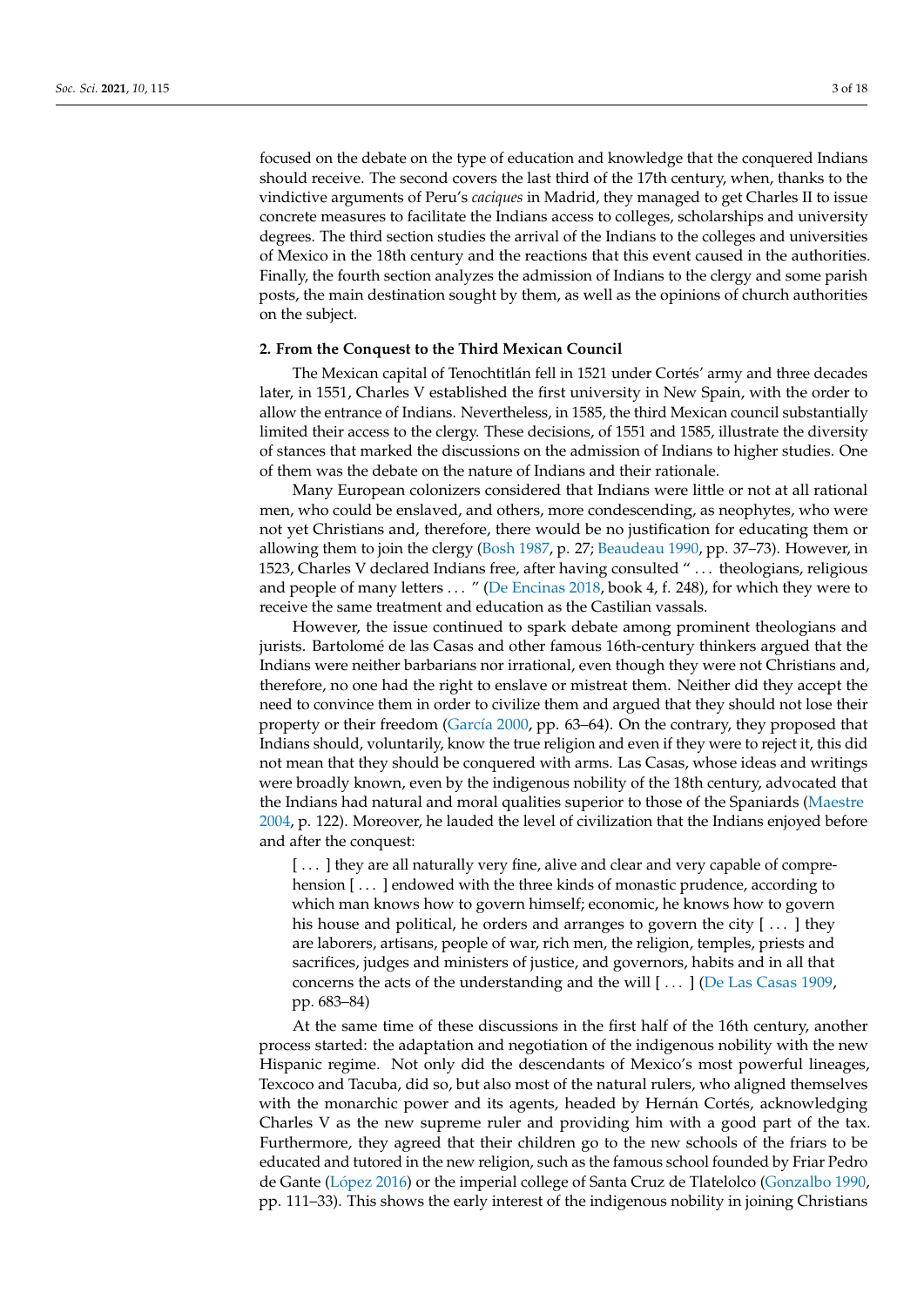and becoming loyal vassals of the Spanish Crown, facilitating the political transition. Regarding these issues, Las Casas explained in 1552 the Novohispanic experience regarding the major studies of the indigenous nobility in this initial stage:

[ . . . ] we have no less experience in being these very ingenious people in whom they have been taught until today  $[ \dots ]$ . As for the other liberal arts, such as grammar and logic, which up to now have been taught to them, no one is unaware of those who have been in New Spain, secular and less ecclesiastical and religious, of how much they are used and how good Latinos in particular are, and that is what they have been trained in most. From where it is clear that each and every time they want to give them study and doctrine in the other sciences, they will come out good and perhaps very marked. [\(De Las Casas](#page-15-13) [1909,](#page-15-13) p. 166)

However, the indigenous nobility was not unconditional towards the monarchy since they asked in exchange for power, government positions, taxes and social recognition. As a response, the Crown gave them recognition, privileges, rewards and even allowed them to travel to Spain to manage their demands before the Council of the Indies. Several Indian nobles even requested a personal audience with the monarch. Between 1527 and 1530, Tlaxcalan and Mexica delegations were received by the emperor (Dí[az](#page-15-14) [2010\)](#page-15-14). In New Spain, noble Indians acceded to the new positions of governors and perpetual rulers in Indians villages.

Likewise, since the 1530s, the relevance of training Indians priests was discussed. The Franciscans argued that since they were free vassals and former lords of the land, they should have the same privileges as the Spanish. The opposite position, defended by encomenderos and colonizers, considered that Indians, being a conquered people, should not have such benefits [\(Menegus](#page-16-11) [1987,](#page-16-11) pp. 83–89). A very powerful Dominican in the first period of evangelization, Friar Domingo de Betanzos, stated that Indians lacked the capacity to understand the faith. However, this was contested by the bishop of Santo Domingo, Sebastián Ramírez de Fuenleal [\(Gonzalbo](#page-16-0) [1990,](#page-16-0) p. 107).

Despite these opinions, some clergymen and laymen encouraged schools and colleges to form an Indians clergy. The Franciscans, aided by the first bishop of Mexico, Fray Juan de Zumárraga and the first viceroy, Antonio de Mendoza, founded the imperial college of Santa Cruz de Tlatelolco where the children of *caciques* were taught Latin and humanities, hoping to find in them a vocation for the Christian clergy, but this was not the case at that time. As a result, those who opposed the possibility of granting them higher education had sufficient arguments to end the trial and, consequently, that college was only intended to teach the doctrine and the Castilian language. Tlatelolco was the greatest effort in the 16th century to give upper schooling to an Indians elite [\(Gonzalbo](#page-16-0) [1990,](#page-16-0) pp. 111–33). In other colleges of the regular clergy, contemporary with Tlatelolco, Indians were excluded from the priesthood [\(Gonzalbo](#page-16-12) [1995,](#page-16-12) pp. 287, 290). In the case of the Dominicans, although at the beginning they indeed accepted some Indian novices, they soon banned them (Mé[ndez](#page-16-13) [1990,](#page-16-13) p. 18).

The counterpoint to this tendency originated from several voices, like that of the bishop of Tlaxcala, Fray Julián Garcés, who penned a letter to Pope Paul III defending the natives and refuting those who thought them incapable and irrational: " . . . they write in Latin and in Romance better than our Spaniards, and those who study Latin and Spanish among themselves are no less effective than we are." [\(Gonzalbo](#page-16-14) [1985,](#page-16-14) p. 76) Shortly afterwards, Paul III issued the bull *Sublimis deus* in 1537 in which he declared that the Indians had a soul and were rational [\(Sempat](#page-17-2) [1998\)](#page-17-2).

Another key moment in favor of Indians came with the New Laws of 1542, which forbade slavery and the encomiendas, reaffirming their status as free vassals of the Crown [\(De Encinas](#page-15-12) [2018,](#page-15-12) book 4, f. 263). These laws were the outcome of a gathering of notable theologians and jurists summoned by the emperor in Valladolid, where Fray Bartolomé de las Casas was a major figure [\(Garc](#page-16-8)ía [2000,](#page-16-8) pp. 80–81).

Moreover, at the beginning of the 1540s, the War of the Mixtón, a very important uprising of thousands of Indians in western New Spain [\(Garc](#page-16-15)ía [2010,](#page-16-15) p. 238), challenged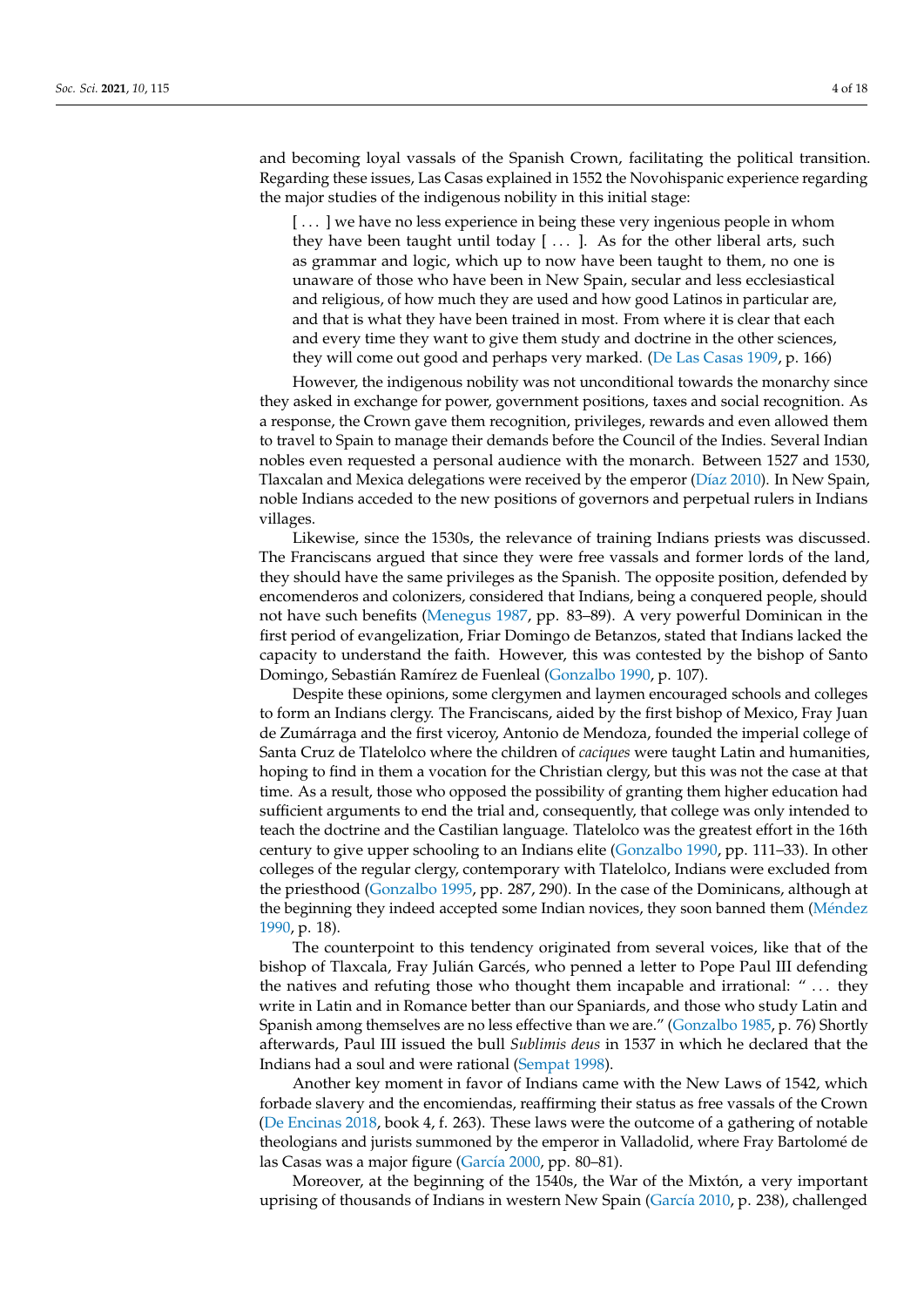the nascent Hispanic regime and fuelled the fear of a general rebellion that would end up with the Spaniards. Probably, in the same proportion, the refusal to allow Indians to have any kind of education, much less the so-called elders, rose.

In this context of debates, declarations of the Crown, a New Hispanic environment that still allowed the enslavement of Indians and where the *encomenderos* fought to impose their interests, it was important that a university project arose where they were included. As far as we know, the first request to the Crown to establish higher studies in Mexico was by the accountant of the royal estate, Rodrigo de Albornoz, in 1525, who suggested a college for the children of *caciques* where they could learn Latin, philosophy, and other disciplines "... so they could become priests, who would take more advantage of what came out of them and make more fruit than fifty of the Christians . . . (Mé[ndez](#page-16-13) [1990,](#page-16-13) p. 58) It is remarkable that a civilian would care to create an Indians clergy only four years after the conquest of Mexico. In the 1530s other figures resumed this idea, such as the bishop of Mexico, Friar Juan de Zumárraga, who viewed the university as a seedbed for the creation of a local clergy. In 1536 he ordered his procurators in Spain to solicit the foundation of a university, in view of the great need for the conversion of Indians and to rectify errors of doctrine, adding that if in Granada, where there were much fewer neophytes than in New Spain, the king had already founded one, with more reason in Mexico " . . . in which all the faculties that are usually read in other universities and teach, and above all arts and theology, are read, because of this there is more need." (Mé[ndez](#page-16-13) [1990,](#page-16-13) p. 65) In order to support it he proposed to provide it with the tax of some tribe of Indians.

The viceroy Antonio de Mendoza, in 1537, thought that the university could only be assured with the help of the royal hacienda, as in Granada. Similarly, he considered that the Indians who studied at the college of Tlatelolco were very able to study any subject, for which he suggested to the king to keep on supporting him (Mendoza 1537, quoted in Mé[ndez](#page-16-13) [1990,](#page-16-13) p. 108). Two years later, this viceroy also supported a request from the civil chapter of Mexico City to found the university, arguing that this would allow the children of Spaniards to remain in the new world and because there was a good number of students, Spaniard and Indians, who merited access to higher studies. Although the Crown approved the foundation at the time, it didn't provide financial support and only named Juan Negrete as professor of theology (Mé[ndez](#page-16-13) [1990,](#page-16-13) p. 74). However, the establishment did not take shape: it did not have its own building, only a professor and no guaranteed income to hire more teachers. It was still far from being an educational institution. For that reason, in 1543, the Mexican *cabildo* insisted on asking for a better economic endowment, demanding a treatment similar to that of the college in Tlatelolco.

In 1546, Prince Felipe requested reports from Viceroy Mendoza on the issue, showing how incomplete the university project was. In 1547, seeking a better endowment, the viceroy and Mexico City received the promise of acquiring the taxes of a commission to sustain the general education (Mé[ndez](#page-16-13) [1990,](#page-16-13) p. 88). However, this issue did not go far either, so in the last years of his government in New Spain, Viceroy Mendoza tried new methods: he named more professors and allocated the revenues from some cattle ranches to them. At that time, in 1550, some Franciscans from Yucatan also solicited a university to educate unemployed Spaniards and "mestizos", from which they could form good men for evangelization and no longer depend on Spanish friars; nevertheless, they neglected to include Indians in their request (Mé[ndez](#page-16-13) [1990,](#page-16-13) pp. 95–96). Possibly this decision was in line with the negative opinion of Indians derived from the failure of the educational institution in Tlatelolco. Nevertheless, the Crown went on to include them in their university plans, arguing that since the first applications Mexico City had done so: " . . . that Mexico City has often pleaded for a university of all sciences to be founded on that land, where the Indians and the children of the Spaniards would be instructed. (Quoted in Mé[ndez](#page-16-13) [1990,](#page-16-13) p. 119).

Finally, the Crown founded in 1551 the Royal University of Mexico and its educational institution of five faculties, through a document that expressed " ... where the natives and the children of the Spaniards were instructed in the things of the holy Catholic faith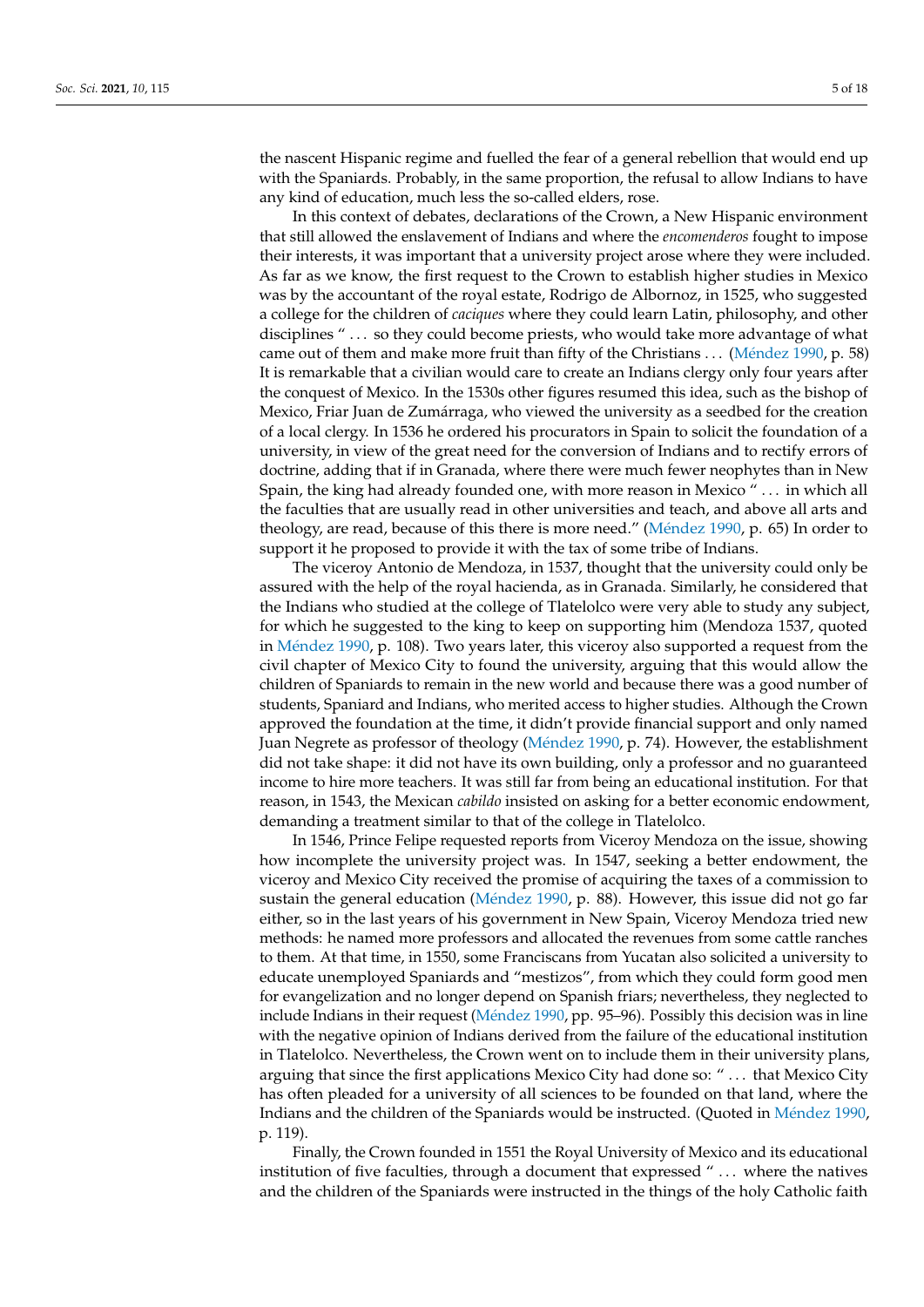and in the other faculties ... [\(Mart](#page-16-16)ínez [2006,](#page-16-16) p. 87), providing it with 1000 gold pesos from the royal hacienda. It is probable that the Council of the Indies, despite the fact that the Mexico City cabildo or the Yucatan Franciscans had solicited it for Spaniards basically, had considered previous opinions that actually included Indians. It is also likely that the insertion of Indians was derived from the policy of the New Laws of 1542 and the Lascasian policy of the Valladolid boards of 1550–1551, to protect and promote Indians. Such inclusion was a successful one for its advocates, although it still needed to be exercised in practice, another difficult task.

For their part, the Spanish considered the new university as an intellectual, social and political project in which Indians had no place [\(Menegus](#page-16-11) [1987,](#page-16-11) pp. 83–89). Viceroy Luis de Velasco, for example, in giving an account of its opening and progress in 1554, praised the benefit made to the young Spaniards but, as far as Indians were concerned, proposed that they not be admitted:

It seems to religious and learned persons that treat understand them that for the time being it is not convenient to put them in other sciences, and that it is enough for their little being and understanding to know the Christian doctrine, and to persuade them, as it is done, to believe and keep it. They read and write many of them in their own language, and there are great copies of doctrines made by clergymen in the languages of the provinces, approved by the prelates. What matters in raising some of the natives in studies and schools is that, after their studies, they are distributed among the peoples and teach to the natives what they have learned, although some of them have turned out so badly that they would better not have studied. [\(Cuevas](#page-15-15) [1914,](#page-15-15) p. 186)

In Peru there was also a worry at that time about whether or not to encourage Indians to go to university and be trained as Indians priests [\(De Encinas](#page-15-12) [2018,](#page-15-12) book 1, fs. 206–7). However, Indians had no conditions to claim their access to the university. The great epidemics had begun in 1546, decimating many villages. In addition, Philip II set a new tax policy that impoverished many. Likewise, the political power of the *caciques* diminished in favor of Indians cabildos; moreover, they lost land and taxes.

To all this, we must add that in the ecclesiastical institutions, which were already designed for educated Indians, there was also resistance. In the first Mexican Council of 1555, for example, their access to priestly orders was banned, under the argument that they were new to the faith (Pé[rez et al.](#page-17-3) [2004,](#page-17-3) First Council, chapter XLIV). Bishops, religious and other authorities all agreed that Indians should only aspire to be good Christians and tax payers to the king, not literate, much less priests. The same thing happened in the third Mexican provincial council of 1585. There, relevant topics were debated regarding Indians, such as the Chichimeca war, tithe payment, or personal services, with the opinions of theologians and jurists who stood up for a better treatment for them, according to the Crown's policy. Regarding the access of Indians to the priesthood, there continued to be strong reticence, although there was no outright prohibition. A decree established that: "The Indians and the mestizos are not admitted to the sacred orders but with the greatest and most careful election; but in no way those who are noticed of some infamy" [\(Mart](#page-16-17)ínez and Garcí[a, Berumen Marcela Elisa Itzel and Garc](#page-16-17)ía, Hernández Marcela Rocío [2004,](#page-16-17) Third Council book I, title IV, paragraph III). Possibly this limited concession was made so as not to oppose the writ of establishment of the university that did include them, as well as the bull *Nuper ad nos* of 1577, which dispensed illegitimacy to Indians, "mestizos" and Spanish priests who knew languages, in order to confront the lack of priests in the evangelization of the Indies [\(Poole](#page-17-4) [1981,](#page-17-4) p. 641). It was not an easy matter to eliminate them, strictly speaking, since there was no canonical impediment for the Indians who were legitimate sons and without any infamy to accede to the priesthood. Thus an argument that became recurrent was to consider them new Christians, to which were added the adjectives of being vulgar, lazy, and conducive to sin and drunkenness, which was already very close to infamy.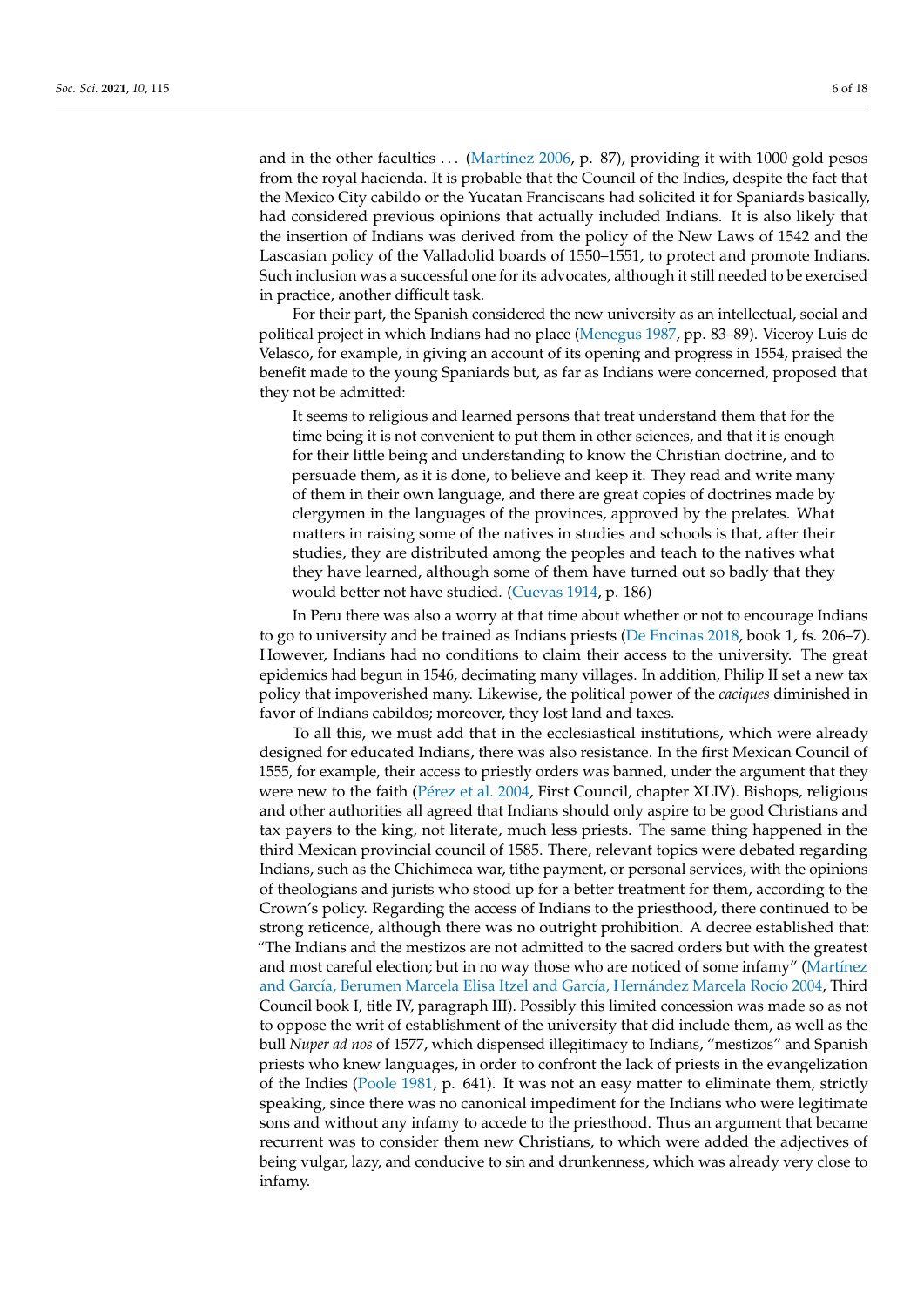The policy of the third Mexican council on Indians' priesthood was replicated years later in Jesuit schools for noble Indians because they did not contemplate major studies but only the study of Castilian and doctrine [\(Gonzalbo](#page-16-12) [1995,](#page-16-12) pp. 153–73), even though some parents considered the possibility of forming clerical Indians. Even Viceroy Luis de Velasco, "El Mozo", asked the king to allow the Jesuits to establish a school for Indians of higher studies in the neighborhoods of Mexico City, to teach Latin, Castilian, and medicine, leaving open a possibility to train priests as well [\(Cuevas](#page-15-15) [1914,](#page-15-15) p. 430). However, there were no results and schools like San Gregorio in Mexico or San Martín in Tepozotlán only educated their students to assist the Spanish clergy in their tasks as acolytes, or to conveniently govern their communities in the future [\(Olaechea](#page-16-18) [1958;](#page-16-18) [Zubillaga](#page-17-5) [1969\)](#page-17-5). At that time, the idea of an Indians clergy was almost forgotten. In the 17th century the Franciscans gave the habit to some of the children of the indigenous nobility, but it was something exceptional [\(Morales](#page-16-19) [1973\)](#page-16-19). Hope for the indigenous nobility remained to the decision of the Crown.

#### **3. Charles II and the Impetus to the Indigenous Nobility**

In the 17th century, the Royal University of Mexico expanded and became consolidated through the interest in the degrees and courses of Spanish students from different cities and towns in New Spain, who characterized it as a corporation of prominent scholars from noble, honorable, and bloodless families, distant from menial and mechanical occupations [\(Chocano](#page-15-16) [2000,](#page-15-16) pp. 157–82). Notwithstanding this idealization, in practice the students already came from a wider social background. At the time of Viceroy Cerralbo, an episode in the Faculty of Medicine in 1634 sparked a discussion about the presence of "mestizo" and "mulatto" students in university classrooms, led by some Spanish students opposed to such a development (AGN, Fondo Universidad, vol. 40, f. 172). This situation was a reflection of the new conformation of the New-Hispanic society, where a greater number of social groups were struggling for social advancement.

The issue was soon addressed by the King's Visitor, Juan de Palafox y Mendoza, who penned new university constitutions, including one intended to regulate the social origin of students and graduates, reflecting the fear of Spanish university groups of a rise in students of other socio-racial qualities. Constitution 246 established the following:

We order that anyone who has been imprisoned by the holy office, or his parents or grandparents, or has any note of infamy, shall not be admitted to any degree of this university, nor shall blacks or mulattos, nor those commonly called brown Chinese, nor any kind of slave or who has been one: for not only shall they not be admitted to a degree, but neither to matriculation; and it is declared, that Indians, as vassals of His Majesty, can and must be admitted to matriculation and degrees. [\(Gonz](#page-16-20)ález [2017,](#page-16-20) p. 178)

With this Constitution, the King's Visitor responded to several social concerns of the corporation, but it is important to emphasize the claim of the right of Indians, vassals of the King, to study and receive degrees, as stipulated in the founding charter. While the visitor excluded groups unwanted by the university elite, he did not do so with the Indians. With this, the high minister reaffirmed the monarchic policy of encouraging the social and academic promotion of Indians. Thus, the university continued to be the main space designated by the Crown for Indians to access higher education. However, the problem for this to become a reality continued to be an unfavorable social context since Indians still lived through a constant demographic crisis and the nobility was impoverished and marginalized [\(Sempat](#page-17-6) [1989\)](#page-17-6).

At the end of the 17th century, new Crown policies and conditions of Indians caused a major change in expectations. Firstly, the reconstitution of Indians communities and the beginning of their demographic recovery [\(Carmagnani](#page-15-17) [1988;](#page-15-17) [Miño](#page-16-21) [2001,](#page-16-21) pp. 23–45). Secondly, a more determined policy of Charles II in favor of the indigenous nobility and, thirdly, the willingness of the *caciques* to pursue an ecclesiastical future for their descendants, after almost two centuries of being assimilated into Hispanic culture.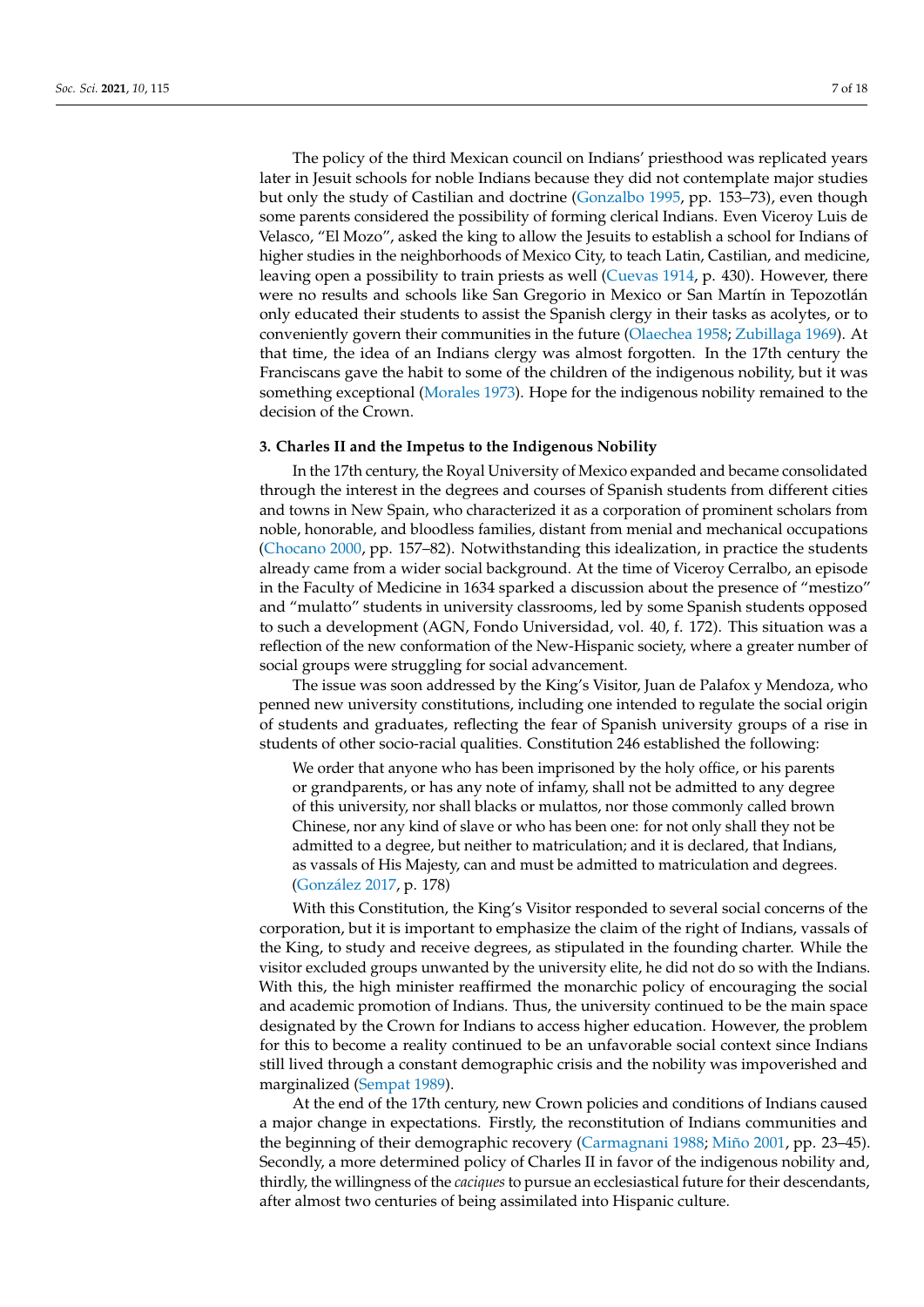The new stage of the monarchic politics received an important impulse in the second half of the 17th century, when a group of *caciques* from Peru agreed to change their situation and with it, helped their peers from other regions. A process apparently unrelated to the issue studied here resulted in a decree in Madrid that would favor all the indigenous nobility of Latin America.

In Peru, with the legalization of irregular lands of Spaniards, a process known as "Composiciones", from the middle of the 17th century, many Indians and *caciques* were affected by the alienation of their properties. As a result, several of them presented multiple claims and lawsuits at the Royal Court in Lima, but with little success. However, a resolute group of *caciques* decided to travel to Madrid to present their claims to the Council of the Indies. Here, in addition to claiming a solution to their lands, they also claimed their right to obtain the same political and ecclesiastical jobs as the Spaniards and the recognition of their nobility [\(Glave](#page-16-5) [2018\)](#page-16-5). This broadening of objectives caused more Andean *caciques* to travel or appoint attorneys in Madrid.

Peruvian pressure paid off in the last decade of the 17th century, not only in their favor but for all the indigenous nobility of the Americas. A decree of 1691 ordered that in the cities, towns, and viceroyalties of New Spain and Peru, schools be established to teach Indians the Castilian language, a requirement for access to government functions [\(Konetzke](#page-16-22) [1962,](#page-16-22) vol. 3, first volume, pp. 11–13). That same year, another cédula authorized the establishment of a seminary college in Mexico City for the secular clergy and that one quarter of its scholarships should go to the children of *caciques*, a measure that would be extended to other seminaries that would be founded in the future (Chá[vez](#page-15-18) [1996,](#page-15-18) vol. I, p. 142). With this, the king demanded other certificates that since the 16th century favored the study of Indians. The Archbishop of Mexico, Francisco de Aguiar y Seijas, was prompt with the order and in 1697 opened a conciliar seminary, stipulating that the scholarships would be given to descendants of *caciques* of the city and the archbishopric (AHSCM, exp. 199/D-II-2, fs. 6v-7). In order to do so, the applicants should prove their indigenous nobility and be pure of blood.

The most important request in favor of Indians is contained in two memorials addressed to Charles II, in 1692, by the prebendary of the cathedral of Arequipa, Juan Núñez de Vela, of "mestizo" origin and Indians descent. A first memorial requested that "mestizos" be allowed to ascend to all positions and honors of the Inquisition, which was accepted [\(Glave](#page-16-5) [2018,](#page-16-5) p. 209). The second was presented in the name of all Indians and "mestizo" people of America and asked that the noble Indians be allowed access to the ecclesiastical dignities, bishoprics, habits of military orders, and "mestizos" to places and functions that required blood cleansing, such as colleges, universities, churches, military posts, chaplaincies, and other jobs of the Royal Service. The Council of the Indies accepted that although there were cédulas that favored Indians, they were not honored, such as those that ordered schools of Castilian, to allocate a quarter of the scholarships to the children of *caciques* in the conciliar seminaries, access to political functions and recommendations of viceroys, governors, bishops, and archbishops in favor of Indians, as was the case with the rest of the vassals of the Indies, to apply for honors and benefits [\(Konetzke](#page-16-22) [1962,](#page-16-22) vol. 3, first volume, pp. 64–66).

The highest moment came with a decree of 26 March 1697, addressed to the viceroys, governors, bishops and archbishops of the Indies. In it, Charles II encouraged the general ascension of the "Indo-Mestizo" nobility to the institutions previously exclusive to Spaniards (AGN, Fondo Reales Cédulas Originales, vol. 27, exp. 11). The document reviewed several earlier provisions that allowed Indians and "mestizos" to enter the clergy and "mestizo" nuns' convents, and then raised the question of whether the Indians could also access, like the Spaniards, the ecclesiastical, governmental, political, and war functions that demanded purity of blood and nobility. The answer of the Crown was that, since before the Conquest there were main and common Indians, and this hierarchy was preserved, the promotion of the natives to Spanish offices should take into account this distinction. The noble Indians were to be equated with the noblemen of Spain, whereas the tributaries with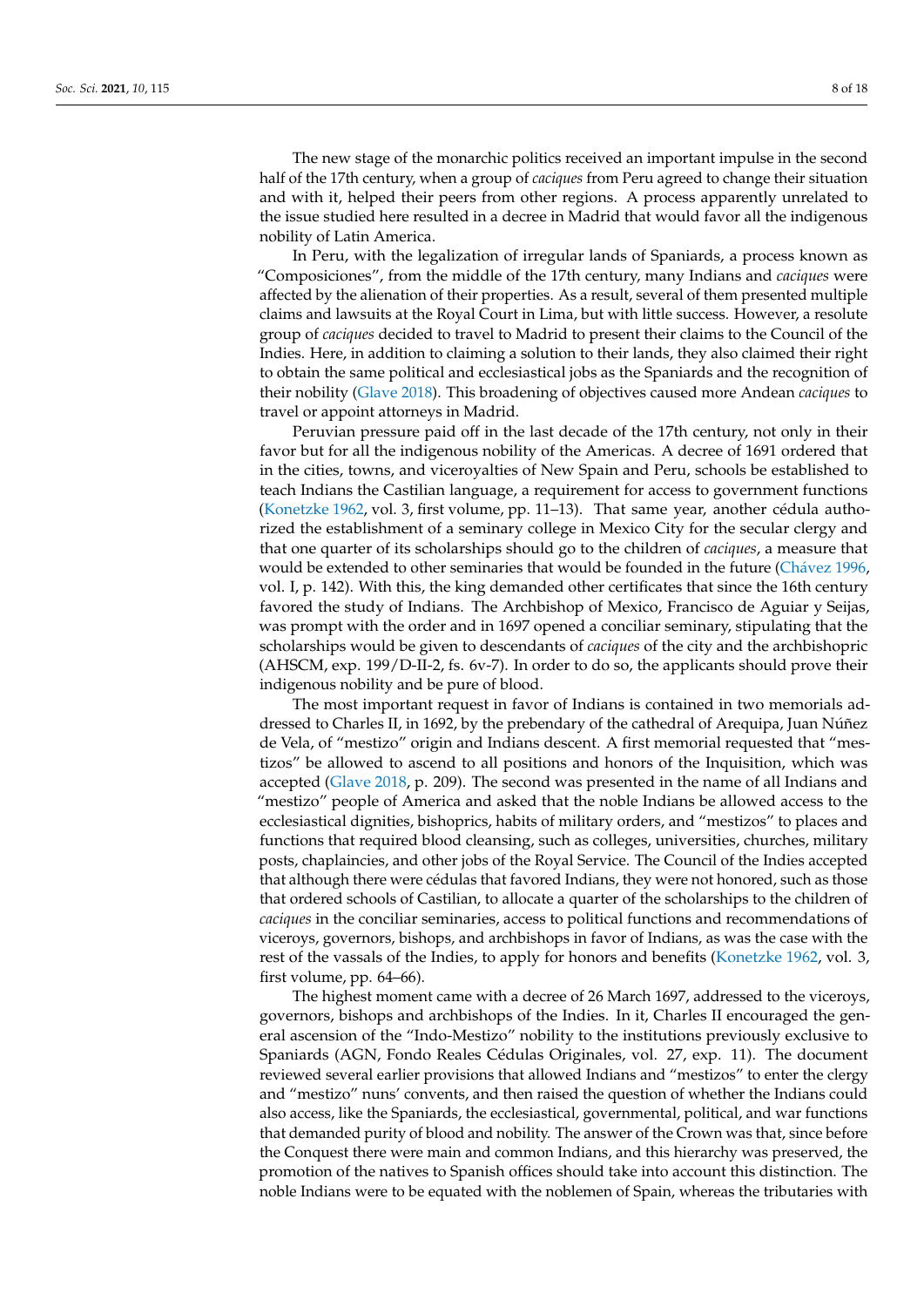the common and clean Spanish blood. For the tributary Indians it was enough to open schools of Castilian, while the children of *caciques* were able to do higher studies and obtain a quarter of the scholarships of the conciliar seminaries. The last part of the charter ordered viceroys, audiences, governors, bishops, and cathedral councils to enforce all this.

In New Spain, before the 1697 cédula there were two uprisings that rocked the political and social regime of New Spain: the rebellion of Tehuantepec in 1660 [\(Castro](#page-15-19) [2019,](#page-15-19) pp. 16–17) and the great tumult of Mexico in 1692, which had an important replica in Tlaxcala [\(Silva](#page-17-7) [2007\)](#page-17-7). Order could soon be reestablished, providing exemplary punishment to the most rebellious Indians leaders, but the Hispanic regime focused more on the actions, reactions and posture of the Indians ruling elite, a crucial link for political stability. For their part, the indigenous nobility of Mexico City, during the 1692 investigations to punish the leaders of the tumult, dissociated themselves and reiterated their adhesion to the Hispanic regime. Soon after, Archbishop Francisco de Aguiar y Seixas opened the courses of Mexico's conciliar seminary naming three sons of *caciques* as scholarship students. The news spread throughout the viceroyalty and the reaction of the indigenous nobility was immediate, because during the following years more noble Indians began applying for scholarships at other colleges and knocking on the doors of Mexico's Royal University [\(Aguirre](#page-15-3) [2006\)](#page-15-3).

#### **4. Indians at the University of Mexico and in the 18th Century Schools**

The 1697 decree, the result of the Peruvian *caciques*' claim, was known and defended by their peers from New Spain, especially from the center and south of the viceroyalty. Although we do not yet know the way in which this important document was disseminated, it is clear that the indigenous nobility soon became interested in its implementation. It was not the first time, of course, that the Crown decreed cédulas in favor of Indians, since there were many since the 16th century. Why was this one so special for the *caciques*, both Andean and Novohispanic? [Glave](#page-16-5) [\(2018\)](#page-16-5) gives us important clues: in Peru, many *caciques* claimed and fought, first in Lima and later in Madrid, which managed to bring them together and seek new goals. It is not yet known whether some of the *caciques* from New Spain joined the Andean movement, but it is known that the Arequipa prebendary expressed his willingness to represent everyone in the Americas and even referred to the rights of Moctezuma's heirs. The Andean *caciques* particularly sought out military and government positions.

In New Spain, on the other hand, the indigenous nobility did not fight for military positions but chose the path of higher studies and the priesthood. The *caciques* of New Spain considered the 1697 *cédula* and the scholarships of the seminary colleges an unbeatable opportunity that they should take advantage of. Three were their goals: scholarships to seminary colleges, university degrees, and priestly orders. Although there was no written Church law requiring a college degree for the priesthood, in practice, possessing one was considered an indicator of sufficiency of knowledge [\(Aguirre](#page-15-20) [2012\)](#page-15-20). In addition, the Indians showed their knowledge of languages, especially Mexican and Otomi. The indigenous nobility argued that the Crown and the 246th constitution of the university gave them the right to study some faculty. In 1703, the *cacique* Pascual de los Reyes declared his desire to " . . . continue his studies because of my inclination to the sacred ministry of the priesthood, because I am suitable for it, through the privileges and royal laws that we enjoy in which these qualities concur, without anything to the contrary and according to examples". (AGN, University Fund, vol. 44, f. 244)

Discreetly, but with determination, children of chiefs began to arrive at the university gates. The situation of the indigenous nobility at the beginning of the 18th century was different from that of the 16th century: now they were more assimilated into Hispanic circles, had greater support from the Crown and wanted to integrate into the secular clergy. Although there was resistance against it, it did not give up. In 1716, Juan Antonio de los Santos Águila, son of *caciques*, expressed in his request to the rector to graduate from high school: "... your lordship will be pleased to order the admission in accordance with the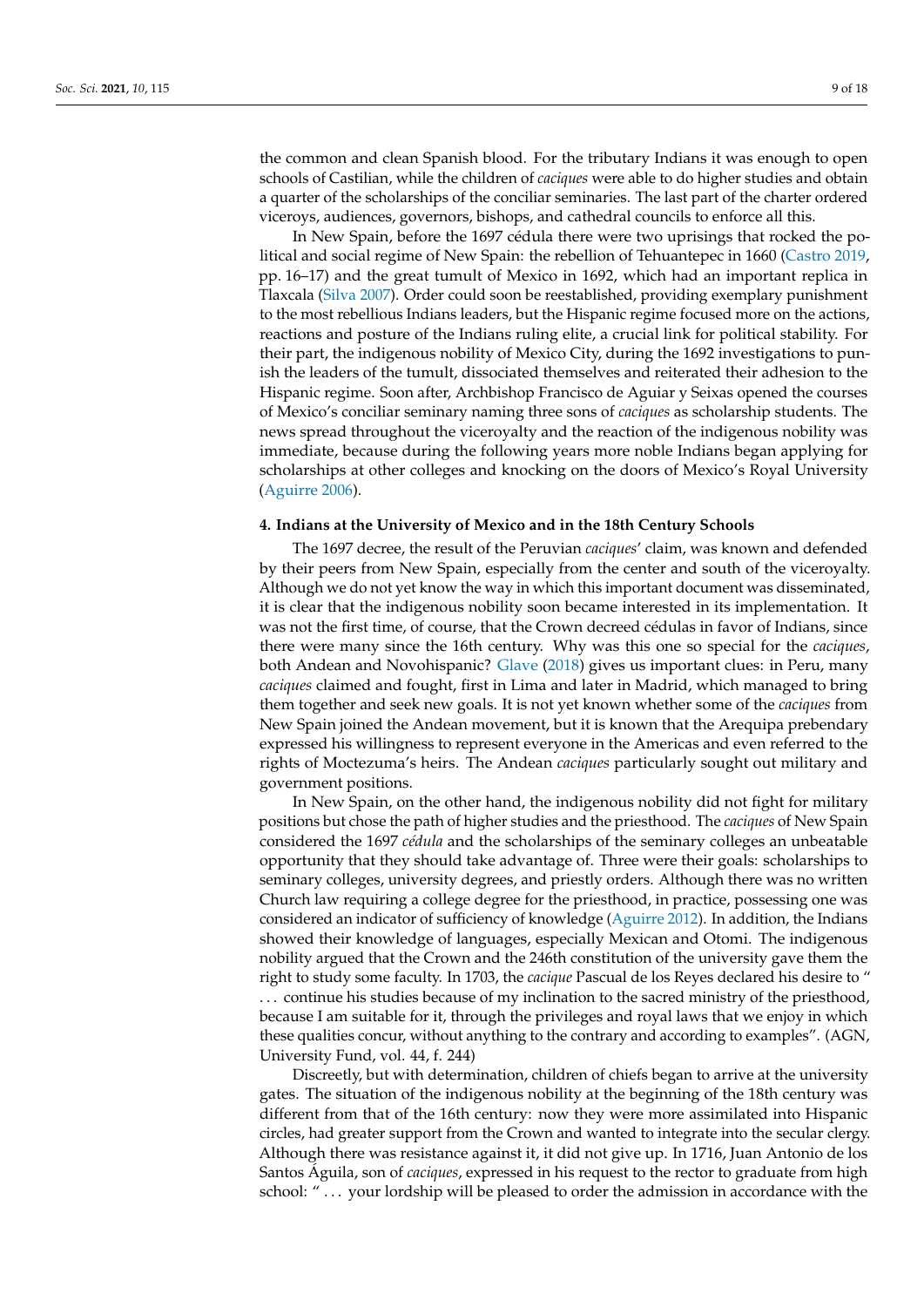royal law of the Indies as a statute . . . ". (AGN, University fund, vol. 71, exp. 2) Although it was clear that no law prohibited Indians from attending university, the first applications caused confusion. The secretary of the university, responsible for receiving applications, consulted the rectors before enrolling the Indians, something that did not normally happen with the Spanish, unless they had specific news of a social origin prohibited by the statutes. The rectors, with or without reticence, had to adhere to the constitution 246 that allowed the natives access. Closing the way to them could lead to litigation in the Real Audiencia or the Council of the Indies, something they decided to avoid.

Nevertheless, the Indians were scorned and marginalized by fellow students, both in the university and in the schools, because the Spanish students denied having indigenous blood. From the perspective of the doctors of the faculty that governed the Royal University of Mexico, the corporation was only composed of distinguished scholars, far from the "unhappy constitution of the Indians" (AGN, Fondo Universidad, vol. 25, fs. 199v–207v). Likewise, the Indians participated little in the academic life of the university, judging by their relations of merit [\(Menegus and Aguirre](#page-16-1) [2006,](#page-16-1) pp. 263–93). They were not oblivious to this reality and, consequently, they also displayed their noble quality, highlighted in the 1697 charter, but not required by the university, in order to distinguish themselves from the tributary Indians. Moreover, it was clear to them that in the Conciliar Seminary of Mexico, scholarships were to be given only to noble Indians [\(Aguirre](#page-15-20) [2012,](#page-15-20) p. 32).

The presence of Indians in the university was no longer something exceptional and, although they have always been a minority segment, their number gradually rose. Some were even doctors, such as José Antonio Bautista Frías, a priest and lawyer, who in 1770 obtained Bachelor's and Doctor of Law degrees. His case caused doubts from the master school, an ecclesiastical minister authorized to sanction the higher degrees, so he decided to ask the law professors for their opinion on the matter. In his opinion, Professor Nuño Núñez de Villavicencio, designated to study the case, expressed

The 246th of our constitutions forbids the admission to any degree in this university, whoever has any note of infamy, and blacks, mulattos, and brown Chinese: but expressly states, that the Indians, as free vassals of His Majesty can and should be admitted to matriculation and degrees [ . . . ] (AGN, Fondo Universidad, vol. 269, f. 769)

This ruling left no room for further doubt and Bautista Frías was able to obtain a Doctorate in Law, setting an important precedent for other candidates of that social origin.

It is difficult to determine exactly how many Indians students attended the university, since the social origin was not mentioned in the students' records. However, other university papers show that between 1692 and 1724 there were at least eleven (AGN, University fund, vols. 42–46 and 70–71), although it is known that there were Indians who presented themselves as "mestizos" or Spaniards, [\(Menegus and Aguirre](#page-16-1) [2006,](#page-16-1) pp. 216–21) showing altered christening feasts, or reports from convenient witnesses, so their number may be greater. Records of bachelor of arts degrees help to support this hypothesis. The registered number of Indians is 134, between 1711 and 1822, most of them between 1750 onwards (AGN, Fondo Universidad, vols. 167–170 and 293). This figure is also a minimum since other sources from the historical archive of the Conciliar Seminary of Mexico register a greater number of Indians in college, as we will see later.

The records of the university indicate that the schools where Indians studied Latin were not only the conciliar seminaries. Between 1711 and 1732, seven of them enrolled in the conciliar seminary of Mexico, seven in schools in Puebla, three in the Jesuit school of Oaxaca and one in the university. This proportion reflects the general orientation of all the high school graduates, since most studied in the schools of Mexico and Puebla [\(Aguirre](#page-15-21) [2002,](#page-15-21) pp. 25–52).

The number of colleges that admitted Indians increased in the second half of the 18th century. Between 1751 and 1767, the year of the expulsion of the Society of Jesus, there were 11 schools with 36 Indians, distributed in the cities of Puebla, Celaya, San Miguel el Grande, Valladolid, Oaxaca, and Querétaro [\(Aguirre](#page-15-3) [2006,](#page-15-3) p. 87). Later, in the period from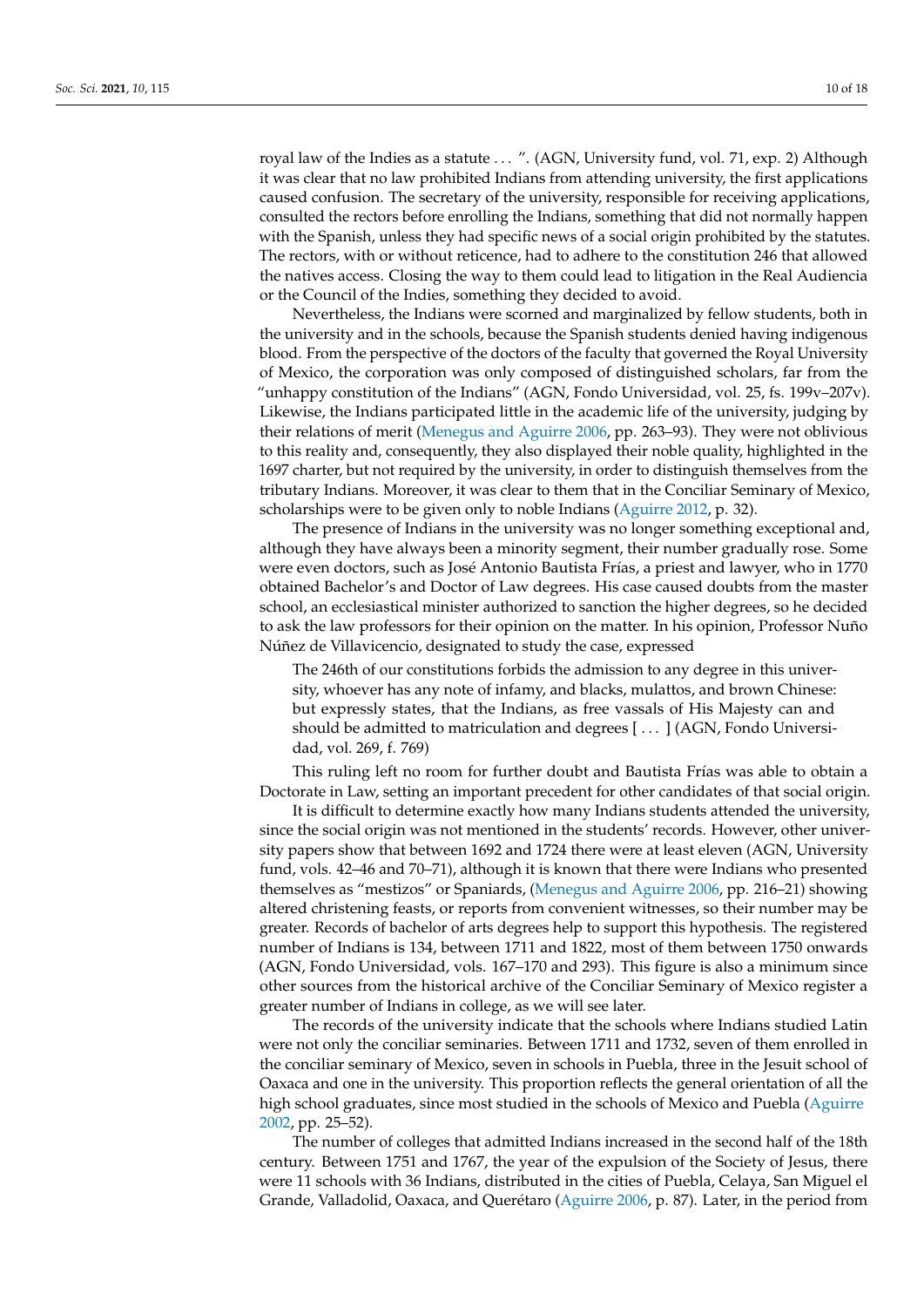1767 to 1822, 89 Indians from 12 Novohispanic schools were registered (AGN, University Fund, vols. 167–170). Thus, the Indians were educated in the main cities of central New Spain, seeking social advancement and public offices.

It is important to point out the absence of schools in Mexico City in these records. This is probably due to the fact that the Indians who studied in schools in the capital were registered as university students, since they studied in both institutions. The records of the Conciliar Seminar of Mexico show this. At this institution, a little more than two hundred Indians studied between 1697 and 1822, originating from diverse provinces of the archbishopric. The royal students, that is, those who had a scholarship, were 77 (AHSCM, Information on Students 1697–1822). On the other hand, the "portionists "were 117. They were called like that because they used to pay a certain amount of money, or portion, to be able to live and study in the school facilities.

#### **5. From Major Studies to the Priesthood**

The passage from the classrooms to the priesthood was the favorite option of the noble Novohispanic Indians, who were very close to the Church since the 16th century. Although in this century they were not interested in being friars, they helped widely in the conversion of the people they governed, in the building of churches, chapels and in the support of the ministers. In recognition, they benefited from prerogatives and honors, such as burials inside churches, masses, preferential places in religious celebrations, and important auxiliary positions in the parishes, such as prosecutors, bailiffs, or stewards of religious fraternities [\(Alberro](#page-15-22) [2019\)](#page-15-22).

In the 18th century the indigenous nobility was better adapted to the Hispanic regime, was more familiar with its laws and fully shared its values on hierarchy, honor, and privilege. The *caciques* were regarded as the most distinguished vassals of the original population, who had voluntarily ceded their lordship to the kings of Spain and who were a stronghold for the latter to preserve their dominion over the New World. Moreover, Charles II had expressly ordered the diocesan Church to train the Indians clergy in its seminaries and to ensure that they could take up ecclesiastical positions. The *caciques* greatly valued the access to the secular clergy of their sons, not only because of the impulse of the Crown, but also because with the parochial positions, the Indians priests could strengthen the rank of their families as well as their networks of local power.

Yet, the outlook was less promising for Indians in Spanish church circles because there were groups that still considered them to be of lesser social quality. Furthermore, the former lacked the connections and advice needed to embark on a successful religious career. Even if the Indians met the requirements of studies and preparation demanded by the Church, the social values defended by the ecclesiastical hierarchy would tend to exclude them, as was the case in the university and colleges. A notable manifestation in this regard was in 1696, when a group of students and vagrants burned the pillory of Mexico's main square, freeing certain inmates (AGN, Fondo Universidad, vol. 43, fs. 326–328v). In response, Juan Antonio Ortega Montañés, bishop of Michoacán and acting viceroy, ordered the university's rector to apprehend the bad students in order to give public satisfaction to the authorities; but he also ordered to prohibit access to the university to all those students: " . . . who are not Spanish, in consideration of being those who disturb the peace and without any respect for justice ... " (AGN, Fondo Universidad, vol. 43, fs. 326–328v) The university's faculty of doctors met to discuss the viceroy's order to keep Indians and "mestizos" out of the university, which he accepted without formally expressing any dissent. Then, the rector ordered the publication of an edict that ordered the application of the 246 constitutions, about the quality of the students. However, once the viceroyalty government of the Bishop of Michoacán ended, the Indians resumed the application for courses and degrees at the university without anyone stopping them.

A less strict position was that of Mexico's archbishop, José Lanciego Eguilaz who, in 1715, communicated to King Felipe V the situation of the archbishopric; specifically on the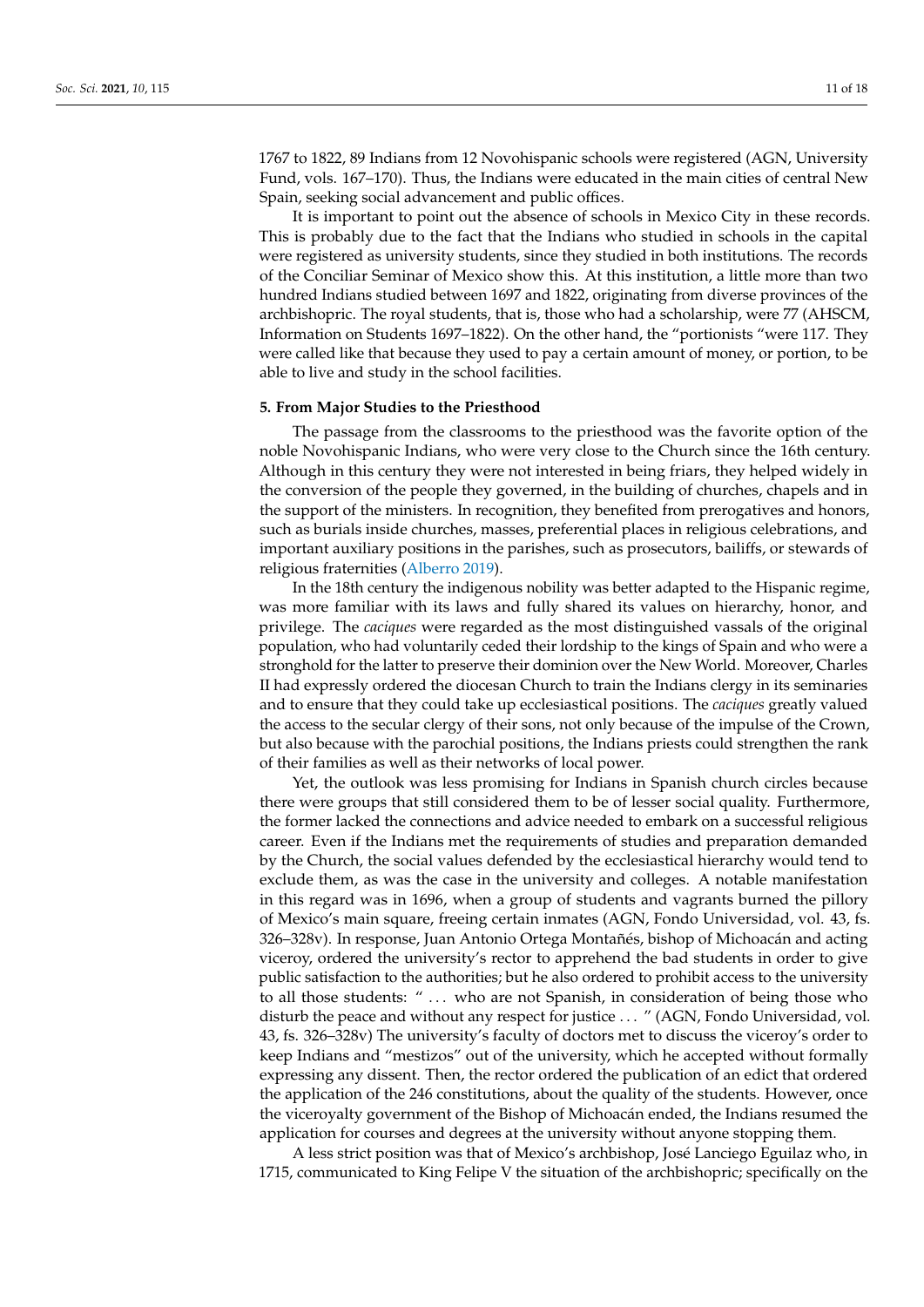lower clergy, he expressed his disappointment for their lack of vocation but also for their social origins:

[...] I have recognized in my clergy a considerable multitude and great poverty, and what is worse, a mixture of subjects of unknown ancestors, whose pernicious effect results from the indiscretion with which, in bulk, and without distinction, many are ordained in the vacant seat rather than by divine vocation [...] (AGI, section Mexico, leg. 805, letter to the king of 3 April 1715)

Based on this perception, Archbishop Lanciego sought to achieve important changes through three actions: strengthening the Mexican conciliar seminary, increasing the demand for ordination to the priesthood, and increasing the number of clergymen who are experts in indigenous languages. On this last matter, in the archbishopric there were 48 priests who spoke Nahuatl, 20 Otomi, 12 both languages, six Mazahua, three Huastec, and one Matlatzinca. As part of his strategy, the prelate also promoted the ordination of clerical Indians. In a letter to the king, dated April 1722, Lanciego pointed out that he encouraged them so that: " . . . after practicing our language and the sciences, those who outstand in the conversion and education of those poor Indians would be more helpful than the Spaniards themselves, since love for their own is so natural, and that in this consequence, the learned would also occupy positions in the priesthood (AGI, section Mexico, leg. 805, letter of 13 April 1722). The government of this archbishop stood out, then, for promoting the Indians clergy, despite the criticism he made of the clergy in general.

The Indians reached the priesthood thanks, fundamentally, to their knowledge of native languages. Between 1717 and 1727 there were at least 23 Indians in the archbishopric who were tested to obtain some sacred order. The majority asked to be given ordination as native speakers (AGN, Fondo Bienes Nacionales, leg. 1271, exp. 1). The results were not good for everyone, since nine were rejected for their deficiency in Latin, but not in the language. The 14 who were approved, in addition to their mastery of some language, had barely enough knowledge of Latin and doctrine, which was not so required by the examiners because they considered that with the Indians they should not be rigorists (AGN, Fondo Bienes Nacionales, leg. 1271, exp. 1, f. 170). A few decades later, another archbishop, Manuel Rubio Salinas, made an unfavorable report on the fate of the Indian priests in the archbishopric of Mexico:

As for the languages, outside of Spanish, many Spanish subjects are ordained as well as Indians and mestizos who are called *cuarterones*. They are assigned by the archbishop, according to the need of their respective peoples, to serve as vicars to the priests [ . . . ] Their instruction is generally limited to grammar and moral matters, and to a perfect understanding of the languages. And, in proportion to their talents, virtue and time they have administered, they are accommodated in curates of their language and in the parishes where their own priests die, until the case of provision arrives and meanwhile they perceive in full the benefits and emoluments of the benefit and pay their assistants. (AGI, section Mexico, leg. 2547, Report of the clergy of the Archbishopric of Mexico of 1764)

Decades later, in independent Mexico, a prominent politician, Lucas Alamán, said in this regard: "The Indians [ . . . ] who were admitted to the priesthood entered schools to learn the ecclesiastical sciences, but in general they were limited to only the knowledge necessary to be ordained and go to run a small priesthood or vicarage, in some distant village and in a bad atmosphere. [\(Alam](#page-15-23)án [1990,](#page-15-23) vol. I, p. 26) These descriptions reveal the marginal place that the Indians held in the ecclesiastical institutions. Even though they were already recognized as a segment of the parish clergy, they were considered to have a poor academic formation, although with an excellent knowledge of their languages, their greatest asset to the parish administration. [Taylor](#page-17-8) [\(1999,](#page-17-8) vol. I, p. 124) calculates that only 5% of the priests in the archdiocese of Mexico were Indians in the 1760s. In the last decade of the eighteenth century, the existence of 19 Indians priests and assistants was reported. However, this documentation is incomplete so that it is not possible to perform a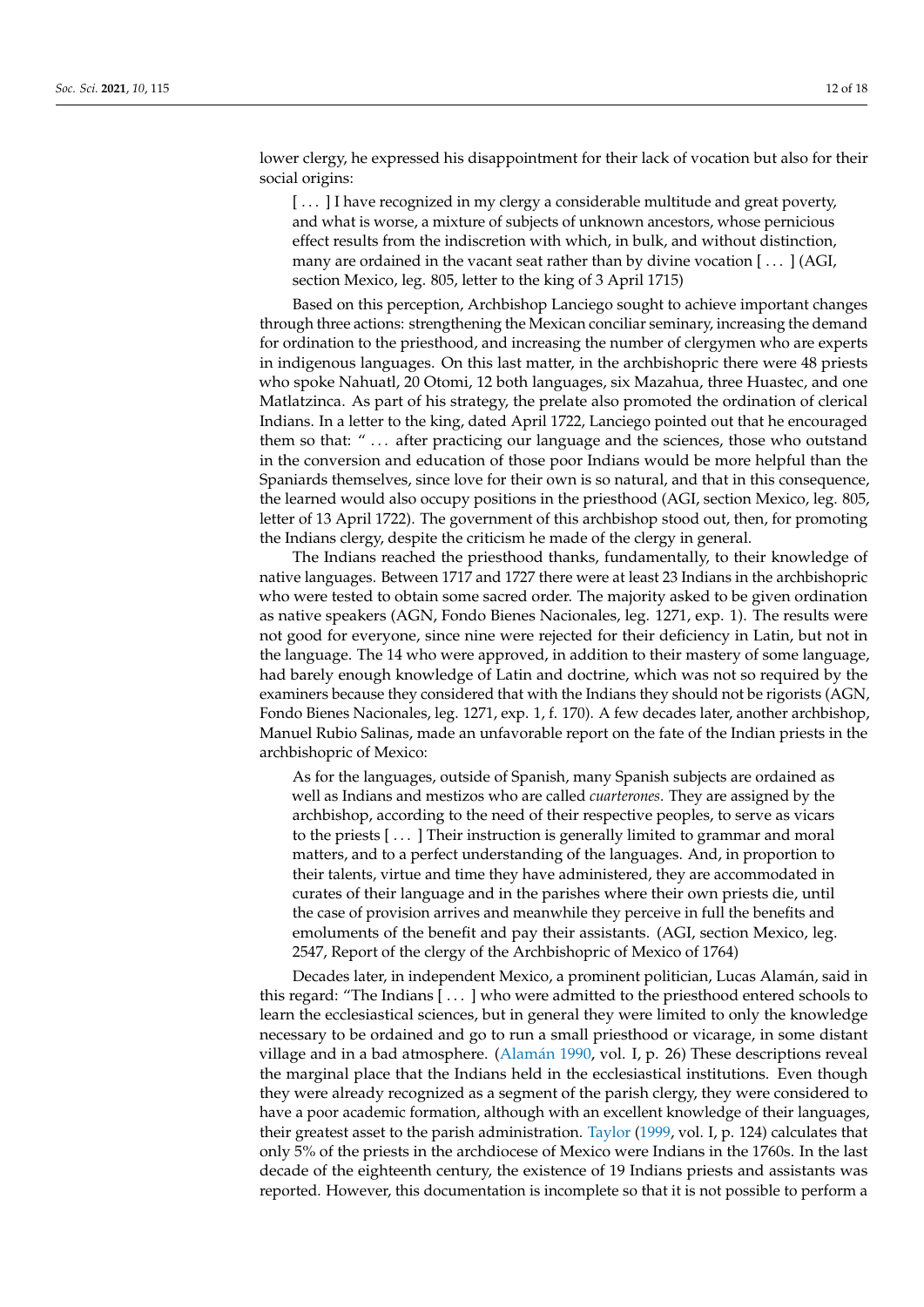more precise calculation [\(Taylor](#page-17-8) [1999,](#page-17-8) vol. I, p. 141, note 80). We believe that their number should be higher, according to the cases recorded in the archives of the Conciliar Seminar in Mexico.

Confronted with this adverse reality, some Indians priests raised their voices before the highest authorities to demand better opportunities for the indigenous nobility. One of them was the priest Andrés Ignacio de Escalona Arias Acxayacatzib y Temilo, a noble Indian from Tlatelolco, educated at the conciliar seminary of Mexico. In the middle of the 18th century, he solicited the authorities to reopen the Imperial College of Santa Cruz de Tlatelolco, with the purpose of vindicating the poor and ignorant Indians, a situation that made it impossible for them to enjoy " . . . the frankness that the royal piety of His Majesty and His glorious progenitors have granted the natives of these kingdoms, commanding by repeated orders and laws, that they be esteemed as Spaniards in terms of participating in the preeminences granted to the most deserving vassals . . . "[\(De Escalona](#page-15-24) [1935,](#page-15-24) p. 24) Escalona Arias stated that the main purpose of the reopening of the school was to train Indians priests for " . . . the peoples of their countrymen and compatriots and to be able to direct them to the knowledge of our Holy Catholic Faith . . . ". [\(De Escalona](#page-15-24) [1935,](#page-15-24) p. 25)

Escalona also argued that Indians ministers were more suitable because of their command of languages, since the Spanish had a very limited knowledge of them. The clergyman also noted the laws of the late 17th century favoring the Indians and claimed the Lascasian policy: "All the natives of this American kingdom we refer to the defenses, representations and other reasons given by the illustrious Mister Fray Bartolomé de las Casas. [\(De Escalona](#page-15-24) [1935,](#page-15-24) p. 35) This document demonstrates the existence of a literate segment of the indigenous nobility who, as in Peru, sought their vindication in the framework of the Spanish Empire. Along with Escalona, seven other lineage *caciques* from the Valley of Mexico also signed the petition.

A contemporary of Escalona Arias, Julián Cirilo Galicia Castilla, a Tlaxcalan nobleman, promoted on his own the establishment of a new seminary school for noble Indians. Although this school was approved by Charles III, Galicia Castilla was never able to obtain the necessary funding for its opening, so the project finally collapsed [\(Menegus](#page-16-4) [2013\)](#page-16-4). Until the end of the colonial era, the indigenous nobility had to accept, with a few exceptions, the secondary place that the Church assigned to it.

There was no lack of Indians clergymen who worked hard to move up in the hierarchy, although with mixed results. A good example is that of the priest José Domingo de la Mota, active in the parishes between the decades of 1730 and 1770 [\(Luna](#page-16-23) [2020\)](#page-16-23). A descendant of *caciques* from Mexico City, this person knew how to make the most of the advantages offered by the capital and study in the conciliar seminary and the university, where he obtained his bachelor's degrees in Arts and Theology and even studied law. Together with his good knowledge of Nahuatl, he was soon ordained a priest and started working as an assistant in parishes of the archbishopric. However, Mota was not content with this common destiny; he began to object to the ownership of one of them. It is very probable that his participation in a theology academy, chaired by the eminent theologian and prebendary of Mexico's cathedral, Juan Antonio de Eguiara y Eguren, has earned him recognition that helped him in the opposition for the parishes. He soon obtained those of Tepecoacuilco, Zacualpan, Yautepec, Chalco, Tochimilco, and Tultitlán.

De la Mota undoubtedly excelled, as pointed out by Luna Fierros, for the merits and recognition he achieved, especially for his great interest in ending the social sins of his parishioners, including idolatry. This provoked loud protests from the denounced Indians and even attacks on his physical integrity. However, Mota did not give up and requested the title of canon of Mexico's cathedral, but with no success. Although it was a legitimate aspiration of a priest who was standing out, in practice, rural parish priests were unlikely to achieve that promotion, since the tendency was in favor of clergy doctors who had an academic career in the capital as well as good relations with the high clergy, characteristics Mota lacked. In addition to the personal project of this character, it is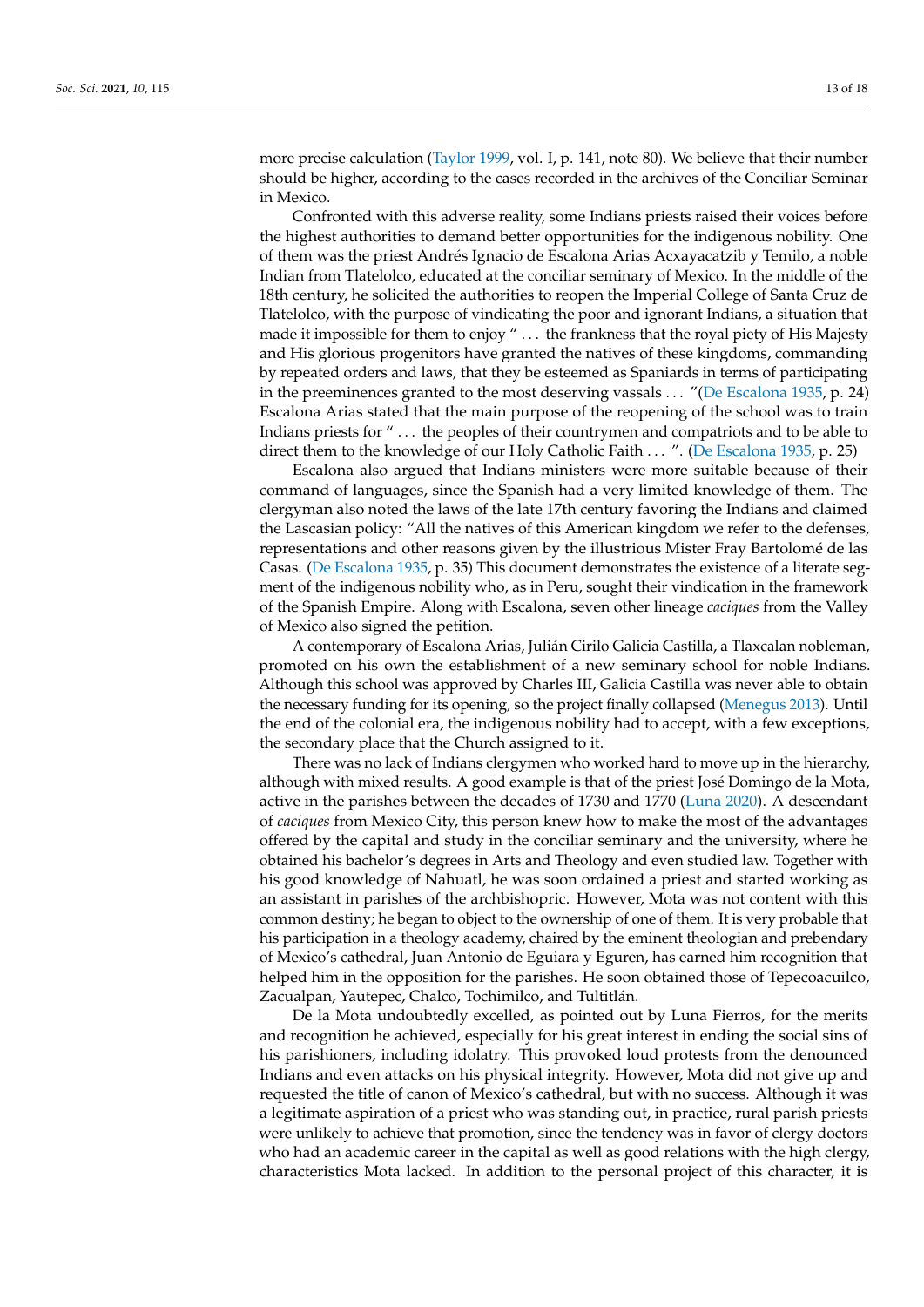important to emphasize that his path indicated the way for other Indians priests with similar expectations.

Different was the destiny of priest Luciano Paez from Mendoza, whose family support is key to understanding his promotion to a prebend of the high clergy. The career of this bachelor, second son of a cacique from Amecameca, Valley of Mexico, evolved between the end of the Novohispanic period and the early Republican Mexico. Luciano's father was a notable cacique, Luis Paez de Mendoza, a landowner, merchant, and also the governor of Amecameca and the undisputed leader of the local indigenous nobility [\(Aguirre](#page-15-25) [2005\)](#page-15-25). Luciano did not inherit the *cacicazgo*; instead, he received full parental support for a church career. He lived in the capital for several years while he studied at the Conciliar Seminary and graduated from university, for which he received support from his older brother, who inherited the title of cacique. In addition, his father owned a house in Mexico, founded a chaplaincy with a capital of 3000 pesos, a rent of 150 pesos, and named Luciano as the chaplain owner (AGN, Fondo Bienes Nacionales, leg. 1374, exp. 22). In 1793, he also inherited important assets in his will:

It is also my will that my son takes as a way of improvement my silver-plated plywood and my silver-plated stirrup, with more the car adorned with curtains, its six mules and another sawmill that is being tamed and I have just bought, so that it has the decency corresponding to its condition. (AGN, Background Links and Majorities, vol. 262, exp. 1)

Luciano Páez graduated from high school and in the same year he reached the highest order of priesthood (AHAM, Episcopal Fund, book 7, priestly orders 1764–1790). In Mexico, the cacique made friends with Spanish clergymen who could help him in his career, such as Dr. José Nicolás de Larragoiti, priest of Mexico's cathedral and executor of Cacique Páez's will.

Luciano remained linked to his region of birth to care for the economic interests of the cacicazgo since in 1801 he was administering the hacienda of Tlaxomulco (AJP, Archivo Histórico, roll 29). At the same time he continued his ecclesiastical career. In 1813 he was the parish priest of Atlautla (AGN, Fondo Bienes Nacionales, leg. 859, exp. 16) and in 1821 of Ocuituco (AGN, Fondo Bienes Nacionales, leg. 785, exp. 4), both of which were located in the province of Chalco, where his brother, Diego Páez, was the hereditary cacique and who became notable for suppressing insurrections of the Indian people of the region [\(Herrero](#page-16-24) [2001,](#page-16-24) pp. 99–146). Luciano Páez's career reached its peak when he won a canonry from the Insigne y Nacional Colegiata de Nuestra Señora de Guadalupe, which he occupied until his death in 1836, just like the ownership of the chaplaincy that his father had founded 46 years earlier (AGN, Fondo Bienes Nacionales, leg. 1374, exp. 22).

#### **6. Some Final Reflections**

It is necessary to emphasize the importance of the indigenous nobility for the colonial regime since the 16th century since it became a factor that guaranteed the Crown the political control of the Indians peoples. It is not without reason that from the beginning of New Spain, Charles V recognized the noble Indians as free and loyal vassals, a recognition that was very important in subsequent debates on their inclusion or exclusion in different Hispanic areas. Since then, they were co-participants in the establishment of the colonial regime, and although there was pressure to marginalize them, the Crown provided them with protection and prerogatives that, in the end, could not be omitted by the viceregal authorities. Thanks to this, they received preferential treatment that distinguished them from the rest of the Indians.

The indigenous nobility also maintained a historical memory of their role in the construction of the Spanish regime in the New World, and based on it, demanded their right to government and to the privileges that the regime gave to the Spanish. In this sense, the access of *caciques*' children to major studies, degrees, and the priesthood is part of that permanent aspiration of the nobility to identify with power, honor, and public functions.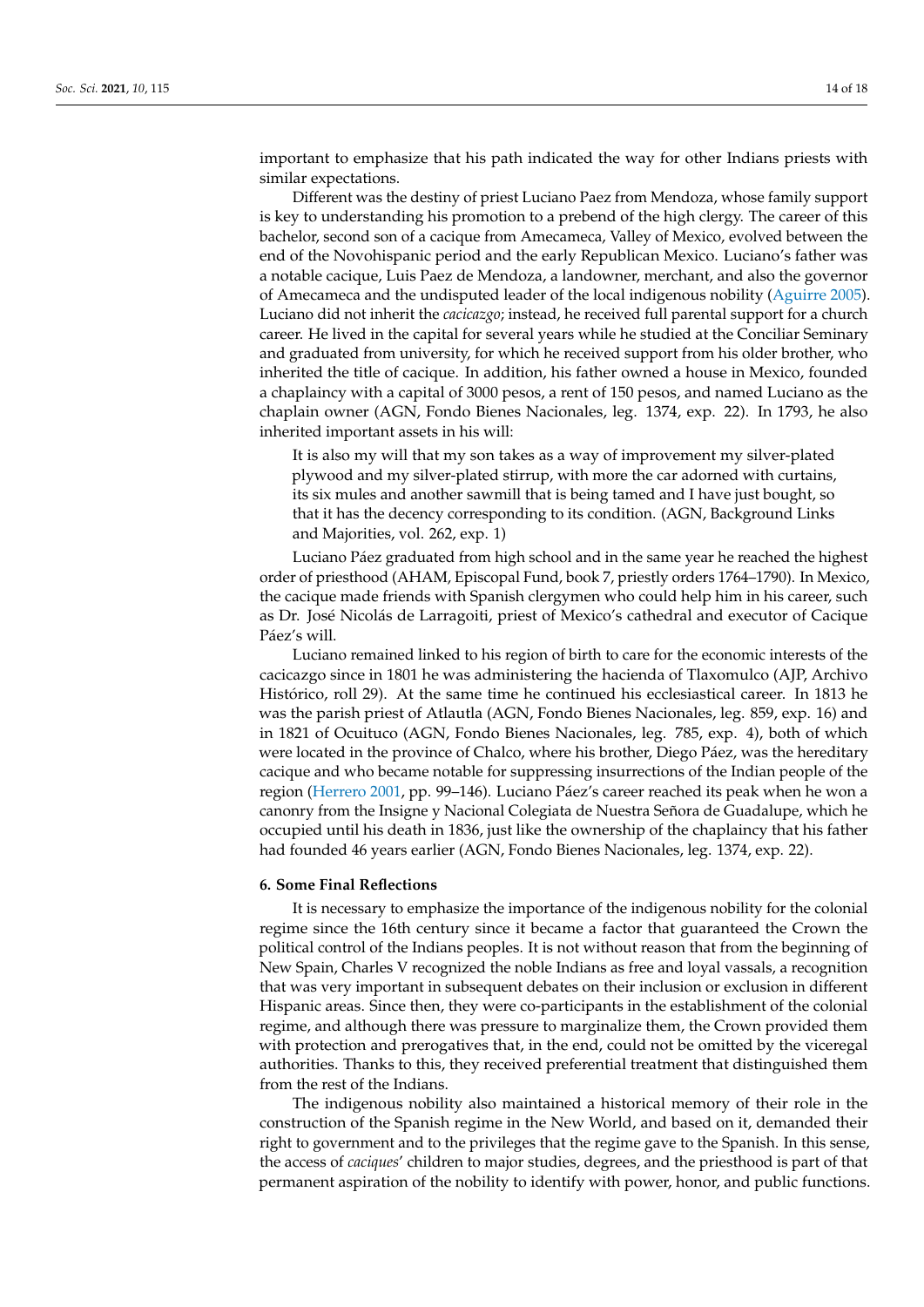This aspiration was objected to by different colonial authorities and social sectors over time but, in spite of this, it did not disappear.

The main power that supported the claims of the noble Indians came from the Crown because, thanks to it, it is possible to explain the forced recognition of Novohispanic actors who were against the educational rise of the Indians. The main impulse came from the government of Charles II at the end of the 17th century. In response to this, the *caciques* with sufficient resources and more familiar with the colonial regime reacted favorably to the monarchic initiative to open spaces in public offices formerly reserved only for Spaniards. Thus, the children of *caciques* began to demand studies in colleges and universities, especially in the conciliar seminaries, where there should be exclusive scholarships for them. The records of the conciliar seminary in Mexico show that, throughout the 18th century, the sons of *caciques* demanded all the scholarships destined to them, or paid to be able to stay and study as interns in that institution. It was mainly during the late colonial period, 1750–1822, that the greatest number of Indians could be found in colleges and universities, an unquestionable sign of the new times lived by the Novohispanic indigenous nobility.

Although the Indians, backed by the Crown, were able to access university and college classrooms, this did not mean that there was social equality. They could meet at the different university spaces with the children of wealthy merchants or powerful auditors or the nephews of high church leaders; they could even share classrooms and religious functions in the chapel, examinations, or poetry contests, but social distances never disappeared.

The most important purpose of the literate Indians was the Church, where they were ordained as priests, mainly looking for the nomination of tenured priests in some parish of their region of origin. This aspiration never ceased to present them with difficulties since, as far as we know, few Indians became priests. The Church in New Spain permitted them only a small promotion: to serve as auxiliaries to the Spanish priests, especially in the administration of the sacraments in indigenous languages, and not in just any priesthood, but rather in those rural towns where almost nobody wanted to go.

The previous pages show, then, how the right to study of the Indians, especially the nobility, was negotiated based on the position of dominance they held in the social structure prior to the arrival of the Spaniards, as well as on their active role in establishing monarchical power over the Indians peoples after the conquest. The former rights of the noble Indians were reflected in their right to study specialized knowledge, in relation to the Spanish strategy of colonization. Thus, the formal rights granted by the Crown were exercised in practice thanks to the mobilization and demands of groups of experienced Indians, supported by some Spanish sectors. However, social distances remained in place due to the resistance of Spanish social groups that kept considering the Indians as conquered and, therefore, lacking the same rights that the former enjoyed.

In the search for social advancement, the Indians were not alone, because since the 17th century other minority groups, such as mulattos and mestizos, also sought access to higher education, especially at the Royal University of Mexico. Although Spanish students continued to be the majority at this university, there are important indications that in the course of the eighteenth century, members of these social groups joined the courses and degrees. The social diversification of the university population was a reflection of the new times in Novo-Hispanic society. A pending task is to investigate the destinies of this type of students and to analyze how studies and degrees helped them to improve their social condition and standard of living.

**Funding:** This research received no external funding.

**Institutional Review Board Statement:** Not applicable.

**Informed Consent Statement:** Not applicable.

**Conflicts of Interest:** The authors declare no conflict of interest.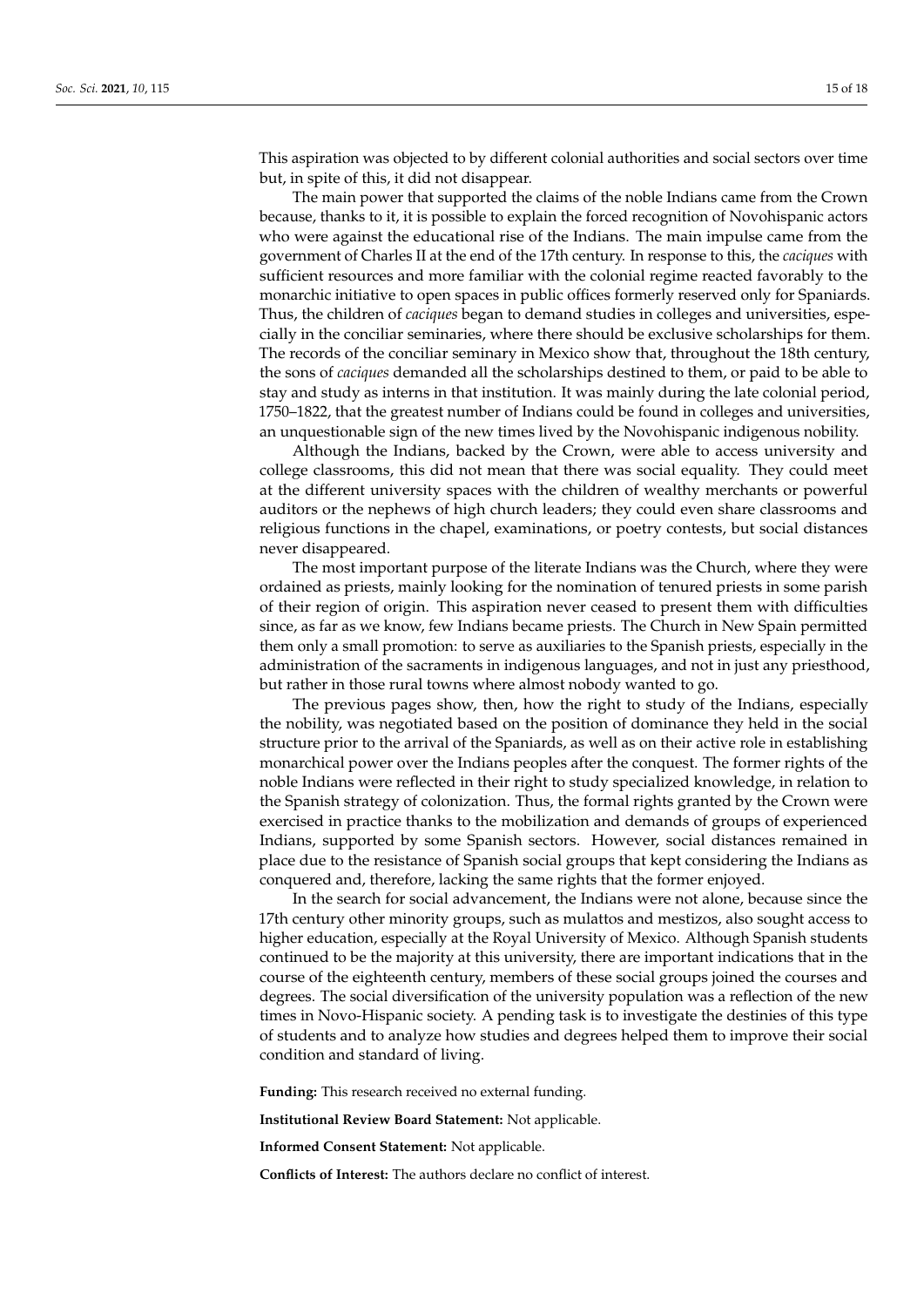# **Abbreviations**

| AGN   | Archivo General de la Nación, Mexico                |
|-------|-----------------------------------------------------|
| AGI   | Archivo General de Indias, Seville                  |
| AHSCM | Archivo Histórico del Seminario Conciliar de México |
| AJP   | Archivo Judicial de Puebla                          |

### **References**

- <span id="page-15-21"></span>Aguirre, Salvador Rodolfo. 2002. Grados y colegios en la Nueva España. 1704–1767. *Tzintzun* 36: 25–52. Available online: <http://tzintzun.umich.mx/index.php/TZN/issue/view/41> (accessed on 22 August 2020).
- <span id="page-15-25"></span>Aguirre, Salvador Rodolfo. 2005. Un cacicazgo en disputa: Panoaya en el siglo XVIII. In *El cacicazgo en Nueva España y Filipinas*. Edited by Margarita Menegus and Rodolfo Aguirre. Mexico City: Universidad Nacional Autónoma de México, pp. 87–163.
- <span id="page-15-3"></span>Aguirre, Salvador Rodolfo. 2006. El ingreso de los indios al clero secular: El caso del arzobispado de México, 1691–1822. *Takwá* 9: 75–108. Available online: [http://148.202.18.157/sitios/publicacionesite/pperiod/takwa/Takwa9/rodolfo\\_aguirre.pdf](http://148.202.18.157/sitios/publicacionesite/pperiod/takwa/Takwa9/rodolfo_aguirre.pdf) (accessed on 15 September 2020).
- <span id="page-15-20"></span>Aguirre, Salvador Rodolfo. 2012. *Un clero en Transición. Población Clerical, Cambio Parroquial y Política Eclesiástica en el Arzobispado de México, 1700–1749*. México: Instituto de Investigaciones sobre la Universidad y la Educación/Bonilla Artigas Editores/Iberoamericana Vervuet.
- <span id="page-15-23"></span>Alamán, Lucas. 1990. *Historia de México*. México: Jus.
- <span id="page-15-4"></span>Alaperrine, Bouyer Monique. 2007. *La Educación de Las Elites Indígenas en el Perú Colonial*. Lima: Instituto Francés de Estudios Andinos, Available online: <https://books.openedition.org/ifea/652?lang=es> (accessed on 25 June 2020).
- <span id="page-15-22"></span>Alberro, Alberro. 2019. *Movilidad Social y Sociedades Indígenas de Nueva España: Las Elites, Siglo XVI-XVIII*. Mexico City: El Colegio de México.
- <span id="page-15-9"></span>Ávila, Quijas Aquiles Omar. 2011. La transición de la Nueva España al México republicano desde el concepto representación, 1750–1850. *Historia Méxicana* LX: 1453–1489. Available online: <https://historiamexicana.colmex.mx/index.php/RHM/article/view/322> (accessed on 10 January 2021).
- <span id="page-15-11"></span>Beaudeau, George. 1990. *La pugna Franciscana por México*. Mexico City: CONACULTA-Alianza Editorial Mexicana.
- <span id="page-15-10"></span>Bosh, García Carlos. 1987. *Sueño y Ensueño de los Conquistadores*. Mexico City: Universidad Nacional Autónoma de México.
- <span id="page-15-8"></span>Burke, Peter. 1999. *La Revolución Historiográfica Francesa. La Escuela de los Annales 1929–1984*. Barcelona: Editorial Gedisa.
- <span id="page-15-17"></span>Carmagnani, Marcello. 1988. *El Regreso de los Dioses. El Proceso de Reconstitución de la Identidad Étnica en Oaxaca. Siglos XVII y XVIII*. Mexico City: Fondo de Cultura Económica.
- <span id="page-15-6"></span>Carrillo, Cáceres Alberto. 2012. La utopía de fray Jacobo el danés y su utopía por un clero indígena. *Relaciones* 130: 189–216. Available online: <http://www.revistarelaciones.com/index.php/relaciones/article/view/512/754> (accessed on 18 June 2020).
- <span id="page-15-19"></span>Castro, Gutiérrez Felipe. 2019. Los indios y el Imperio. Pactos, conflictos y rupturas en las transiciones del siglo XVIII. In *Los virreinatos de Nueva España y del Perú (1680–1740). Un balance historiográfico*. Editado por Bernardo Lavallé. Madrid: Casa de Velázquez, pp. 7–22. Available online: <https://books.openedition.org/cvz/7089?lang=es> (accessed on 25 June 2020).
- <span id="page-15-18"></span>Chávez, Sánchez Eduardo. 1996. *Historia del Seminario Conciliar de*. Mexico City: Porrúa.
- <span id="page-15-16"></span>Chocano, Mena Magdalena. 2000. *La Fortaleza Docta. Elite Letrada y Dominación Social en México Colonial (Siglos XVI–XVII)*. Barcelona: Edicions Bellaterra.
- <span id="page-15-5"></span>Cobo, Betancourt Juan Fernando. 2012. *Mestizos Heraldos de Dios. La Ordenación de Sacerdotes Descendientes de Españoles e Indígenas en el Nuevo Reino de Granada y la Racialización de la Diferencia 1573–1590*. Bogotá: Instituto Colombiano de Antropología e Historia.
- <span id="page-15-15"></span>Cuevas, Mariano, ed. 1914. *Documentos Inéditos del Siglo XVI Para la Historia de México*. Mexico City: Museo Nacional de Arqueología, Historia y Etnología.
- <span id="page-15-0"></span>Cuevas, Mariano. 1922. *Historia de la Iglesia en México*. Mexico City: Imprenta del asilo "Patricio Sanz", tomo II.
- <span id="page-15-1"></span>Cuevas, Mariano. 1924. *Historia de la Iglesia en México*. Mexico City: Imprenta del asilo "Patricio Sanz", tomo III.
- <span id="page-15-24"></span>De Escalona, y Arias Andrés Ignacio. 1935. Solicitud para la reapertura del colegio de Santiago Tlaltelolco. *Boletín del Archivo General de la Nación* 6: 23–37.
- <span id="page-15-13"></span>De Las Casas, Bartolomé. 1909. *Apologética Historia de las Indias*. Madrid: Baylly Bailliére e Hijos editores.
- <span id="page-15-7"></span>Decoster, Jean-Jacques. 2015. La sangre que mancha: La Iglesia colonial temprana frente a indios, mestizos e ilegítimos (Cuzco, siglos XVI–XVII). In *Incas e Indios Cristianos. Elites Indígenas e Identidades Cristianas en los Andes Coloniales*. Edited by Jean-Jacques Decoster. Lima: Instituto Francés de Estudios Andinos, pp. 251–94.
- <span id="page-15-14"></span>Díaz, Serrano Ana. 2010. Alteridad y alianza: Consolidación y representación del grupo de poder en la república de Tlaxcala durante el siglo XVI. In *En Familias, Jerarquización y Movilidad Social*. Edited by Giovanni y Raimundo A. and Rodríguez Pérez. Madrid: Universidad de Murcia, pp. 29–44. Available online: <https://journals.openedition.org/nuevomundo/31083> (accessed on 27 January 2021).
- <span id="page-15-12"></span>De Encinas, Diego. 2018. *Cedulario Indiano*. Madrid: Agencia Estatal Boletín Oficial del Estado. Available online: [https://www.boe.es/](https://www.boe.es/biblioteca_juridica/publicacion.php?id=PUB-LH-2018-56&tipo=L&modo=2) [biblioteca\\_juridica/publicacion.php?id=PUB-LH-2018-56&tipo=L&modo=2](https://www.boe.es/biblioteca_juridica/publicacion.php?id=PUB-LH-2018-56&tipo=L&modo=2) (accessed on 27 January 2021).
- <span id="page-15-2"></span>Estenssoro, Fuchs Juan Carlos. 2003. *Del Paganismo a la Santidad. La Incorporación de los Indios del Perú a la Santidad (1532–1750)*. Lima: Instituto Francés de Estudios Andinos-Pontificia Universidad Católica del Perú.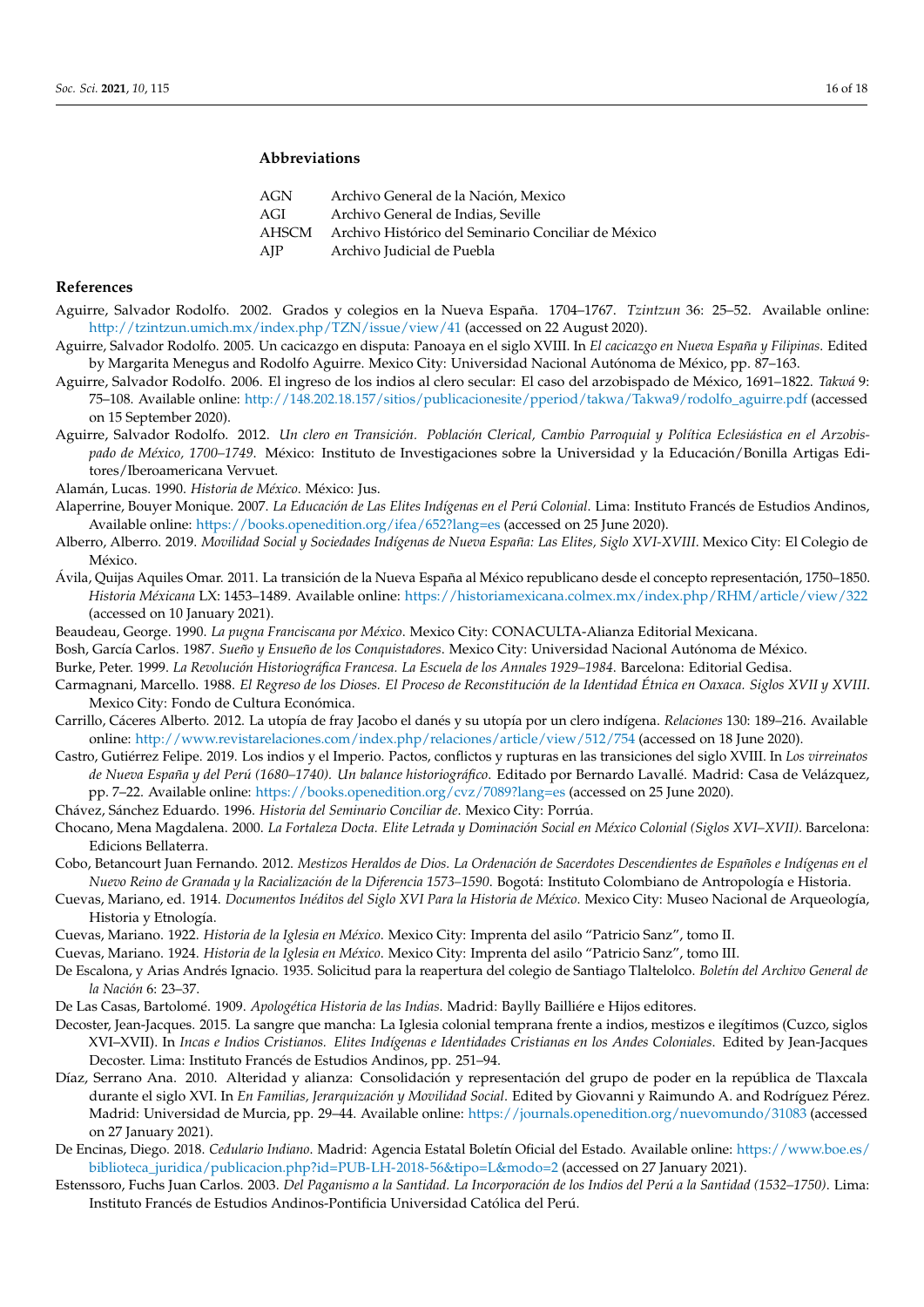- <span id="page-16-10"></span>López, de la Torre Carlos Fernando. 2016. El trabajo misional de fray Pedro de Gante en los inicios de la Nueva España. *Fronteras de la Historia* 21: 92–118. Available online: <https://revistas.icanh.gov.co/index.php/fh/article/view/69/54> (accessed on 27 January 2021).
- <span id="page-16-8"></span>García, Añoveros Jesús María. 2000. Carlos V y la abolición de la esclavitud de los indios. Causas, evolución y circunstancias. *Revista de Indias* 218: 57–84. Available online: <http://revistadeindias.revistas.csic.es/index.php/revistadeindias/article/view/581/648> (accessed on 27 January 2021).
- <span id="page-16-15"></span>García, Martínez Bernardo. 2010. Los años de la expansión. In *Nueva Historia General de México*. Mexico City: El Colegio de México, pp. 217–62.
- <span id="page-16-5"></span>Glave, Luis Miguel. 2018. La gestación de un programa político para la nación indiana (1645–1697). *Revista Andina* 56: 9–84.
- <span id="page-16-14"></span>Gonzalbo, Pilar, ed. 1985. *El Humanismo y la Educación en la Nueva España*. Mexico City: Secretaría de Educación Pública- Ediciones El Caballito.
- <span id="page-16-12"></span>Gonzalbo, Pilar. 1995. *Historia de la Educación en la Época Colonial. La Educación de los Criollos y la Vida Urbana*. Mexico City: El Colegio de México.
- <span id="page-16-0"></span>Gonzalbo, Pilar. 1990. *Historia de la Educación en la Época Colonial. El Mundo Indígena*. Mexico City: El Colegio de México.
- <span id="page-16-20"></span>González, Enrique y Víctor Gutiérrez, ed. 2017. *Juan de Palafox y Mendoza. Constituciones para la Real Universidad de México (1645)*. Mexico City: Universidad Nacional Autónoma de México.
- <span id="page-16-24"></span>Herrero, Bervera Carlos. 2001. *Revuelta, Rebelión y Revolución en 1810. Historia Social y Estudios de Caso*. Mexico City: Miguel Ángel Porrúa.
- <span id="page-16-22"></span>Konetzke, Richard, ed. 1962. *Colección de Documentos para la Historia de la Formación Social de Hispanoamérica, 1493–1810*. Madrid: Consejo Superior de Investigación Científica.
- <span id="page-16-7"></span>Lira, Andrés. 1994. El derecho y la historia social. (Discurso de ingreso a la Academia Mexicana de la Historia, 30 de agosto de 1988). *Relaciones. Estudios de Historia y Sociedad* XV: 33–48. Available online: [https://www.colmich.edu.mx/relaciones25/files/revistas/](https://www.colmich.edu.mx/relaciones25/files/revistas/057/AndresLira.pdf) [057/AndresLira.pdf](https://www.colmich.edu.mx/relaciones25/files/revistas/057/AndresLira.pdf) (accessed on 27 January 2021).
- <span id="page-16-23"></span>Luna, Fierros Ana Karen. 2020. Domingo José de la Mota. La carrera eclesiástica de un cacique indígena en el siglo XVIII. Unpublished article.
- <span id="page-16-9"></span>Maestre, Sánchez Alfonso. 2004. "Todas las gentes del mundo son hombres" El gran debate entre Fray Bartolomé de las Casas (1474–1566) y Juan Ginés de Sepúlveda (1490–1573). *Anales del Seminario de Historia de la Filosofía* 21: 91–134. Available online: <https://revistas.ucm.es/index.php/ASHF/article/view/ASHF0404110091A/4728> (accessed on 27 January 2021).
- <span id="page-16-2"></span>Lundberg, Magnus. 2008. El clero indígena en Hispanoamérica: De la legislación a la implementación y práctica eclesiástica. *Estudios de Historia Novohispana* 38: 39–62. Available online: <http://www.revistas.unam.mx/index.php/ehn/article/view/3672/3225> (accessed on 27 January 2021). [\[CrossRef\]](http://doi.org/10.22201/iih.24486922e.2008.038.3672)
- <span id="page-16-3"></span>Martínez, Ferrer Luis. 2012. La ordenación de indios, mestizos y "mezclas" en los terceros concilios provinciales de Lima (1582–83) y México (1585). *Annuarium Historiae Conciliorum* 44: 47–64.
- <span id="page-16-16"></span>Martínez, López-Cano María del Pilar coord. 2006. *La Universidad Novohispana en el Siglo de Oro. A Cuatrocientos Años de El Quijote*. Mexico City: Universidad Nacional Autónoma de México, Available online: [http://www.historicas.unam.mx/publicaciones/](http://www.historicas.unam.mx/publicaciones/publicadigital/libros/469/universidad_novohispana.html) [publicadigital/libros/469/universidad\\_novohispana.html](http://www.historicas.unam.mx/publicaciones/publicadigital/libros/469/universidad_novohispana.html) (accessed on 27 January 2021).
- <span id="page-16-17"></span>Martínez, López-Cano Pilar, and García, Berumen Marcela Elisa Itzel and García, Hernández Marcela Rocío. 2004. III Concilio y Directorio. In *En Concilios Provinciales Mexicanos. Época Colonial*. Edited by Pilar Martínez López-Cano. Mexico City: Universidad Nacional Autónoma de México, Available online: [http://www.historicas.unam.mx/publicaciones/publicadigital/](http://www.historicas.unam.mx/publicaciones/publicadigital/libros/concilios/concilios_index.html) [libros/concilios/concilios\\_index.html](http://www.historicas.unam.mx/publicaciones/publicadigital/libros/concilios/concilios_index.html) (accessed on 27 January 2021).
- <span id="page-16-13"></span>Méndez, Arceo Sergio. 1990. *La Real y Pontificia Universidad de México. Antecedentes, Tramitación y Despacho de las Reales Cédulas de Erección*. Mexico City: Universidad Nacional Autónoma de México.
- <span id="page-16-4"></span>Menegus, Margarita, ed. 2013. *La Formación de un Clero Indígena. El Proyecto de don Julián Cirilo de Galicia y Castilla Aquihualteuhtle Para un Colegio-Seminario*. Mexico City: Instituto de Investigaciones sobre la Universidad y la Educación, Available online: [http://www.iisue.unam.mx/publicaciones/libros/la-formacion-de-un-clero-indigena-el-proyecto-de-don-julian-cirilo](http://www.iisue.unam.mx/publicaciones/libros/la-formacion-de-un-clero-indigena-el-proyecto-de-don-julian-cirilo-de-galicia-y-castilla-aquihualeteuhtle-para-un-colegio-seminario-siglo-xviii)[de-galicia-y-castilla-aquihualeteuhtle-para-un-colegio-seminario-siglo-xviii](http://www.iisue.unam.mx/publicaciones/libros/la-formacion-de-un-clero-indigena-el-proyecto-de-don-julian-cirilo-de-galicia-y-castilla-aquihualeteuhtle-para-un-colegio-seminario-siglo-xviii) (accessed on 27 January 2021).
- <span id="page-16-11"></span>Menegus, Margarita. 1987. Dos proyectos de educación superior en la Nueva España en el siglo XVI. La exclusión de los indígenas de la Universidad. In *En La Real Universidad de México. Estudios y Textos I*. Mexico City: Universidad Nacional Autónoma de México, pp. 83–9.
- <span id="page-16-6"></span>Menegus, Margarita. 2005. El cacicazgo en Nueva España. In *El cacicazgo en Nueva España y Filipinas*. Edited by Margarita Menegus and Rodolfo Aguirre. Mexico City: Universidad Nacional Autónoma de México, pp. 13–69.
- <span id="page-16-1"></span>Menegus, Margarita, and Rodolfo Aguirre. 2006. *Los indios, el sacerdocio y la Universidad en Nueva España. Siglos XVI-XVIII*. México: Centro de Estudios sobre la Universidad-Plaza y Valdés.
- <span id="page-16-21"></span>Miño, Grijalva Manuel. 2001. *El Mundo Novohispano. Población, Ciudades y Economía, Siglos XVII y XVIII*. Mexico City: Fondo de Cultura Económica-El Colegio de México.
- <span id="page-16-19"></span>Morales, Francisco. 1973. *Ethnic and Social Background of the Franciscan Friars in Seventeenth Century Mexico*. Washington, DC: Academy of American Franciscan History.
- <span id="page-16-18"></span>Olaechea, Labayen Juan B. 1958. Opinión de los teólogos españoles sobre dar estudios mayores a los indios. *Anuario de Estudios Americanos* XV: 113–99.